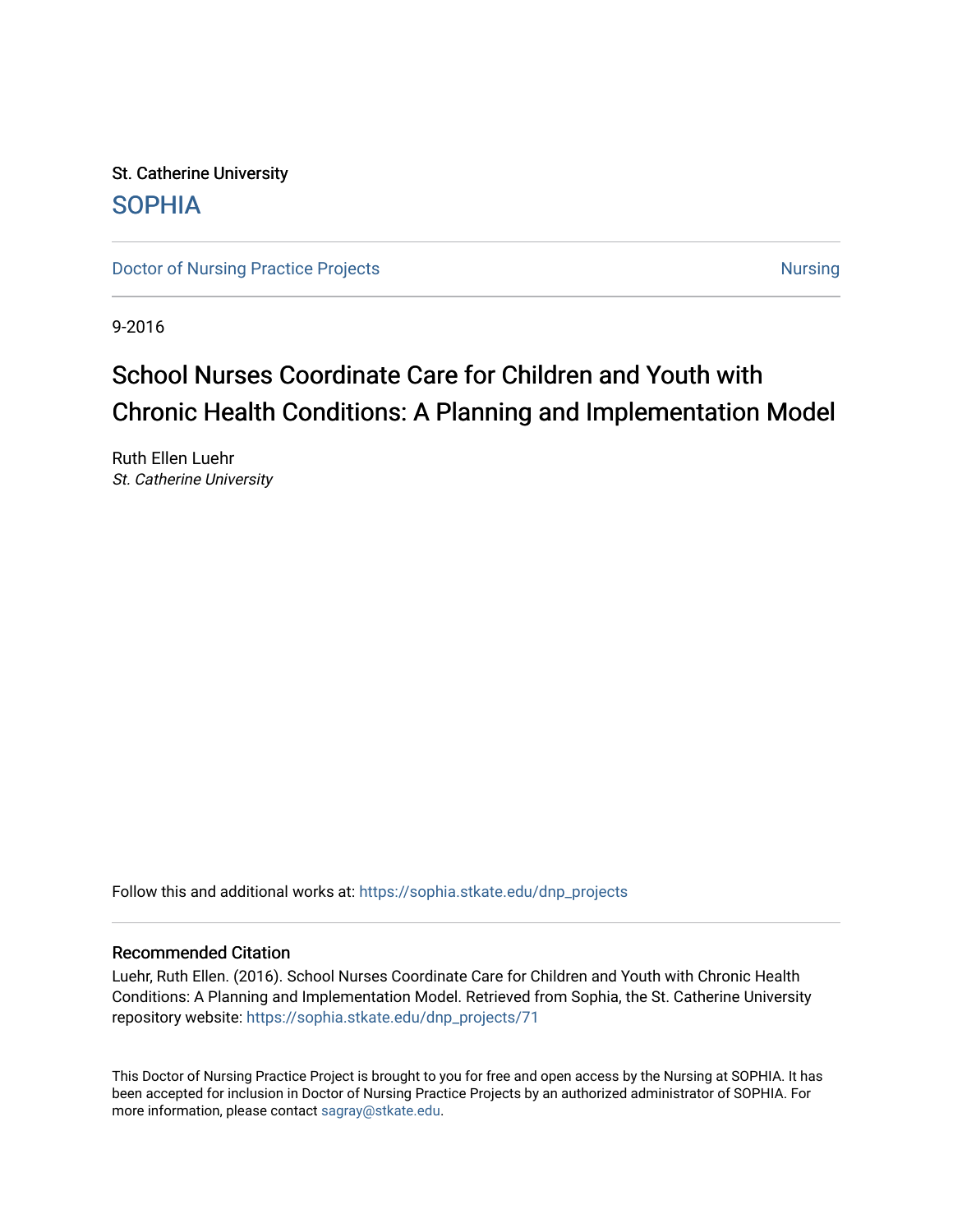School Nurses Coordinate Care

for Children and Youth with Chronic Health Conditions:

A Planning and Implementation Model

Ruth Ellen Luehr

St. Catherine University, Department of Nursing

Author Note

This paper was prepared as the Systems Change Project and submitted to Dr. Alice Swan.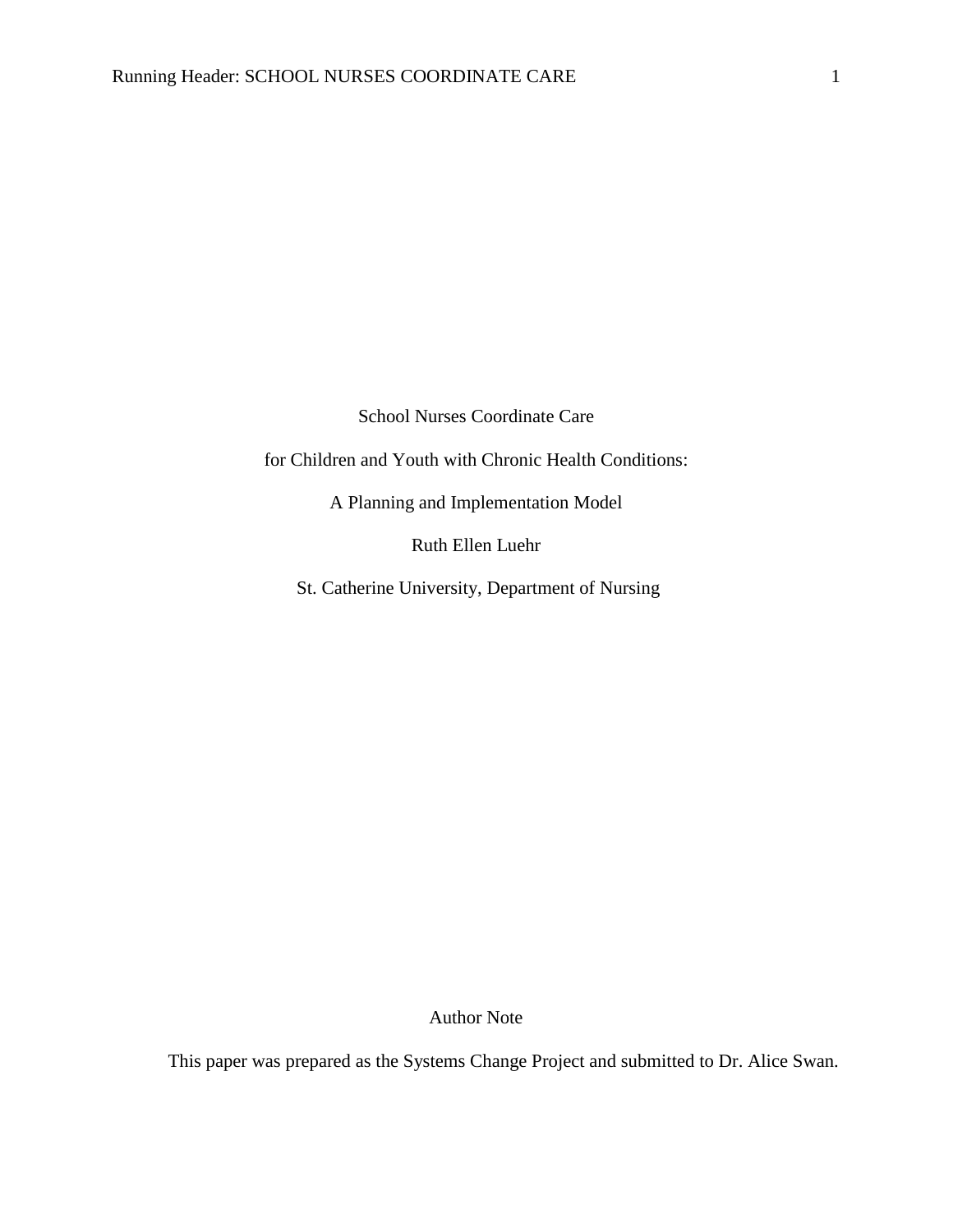## Running Header: SCHOOL NURSES COORDINATE CARE 2

## ST. CATHERINE UNIVERSITY ST. PAUL, MINNESOTA

This is to certify that I have examined this Doctor of Nursing Practice systems change project written by

*Ruth Ellen Luehr*

and have found that it is complete and satisfactory in all respects, and that any and all revisions required by the final examining committee have been made.

alice Rowan DNA, RN

Name of Faculty Project Advisor

\_\_\_\_\_\_\_\_\_\_\_\_\_\_\_\_\_\_\_\_\_\_\_\_\_\_\_\_\_\_\_\_\_\_\_\_\_\_\_\_\_\_\_\_\_\_\_\_\_

\_\_\_\_\_\_\_\_\_\_\_\_\_\_\_\_\_\_\_\_\_\_\_\_9.21.2016\_\_\_\_\_\_\_\_\_\_\_\_\_\_\_\_\_\_\_\_\_\_

Date

### DEPARTMENT OF NURSING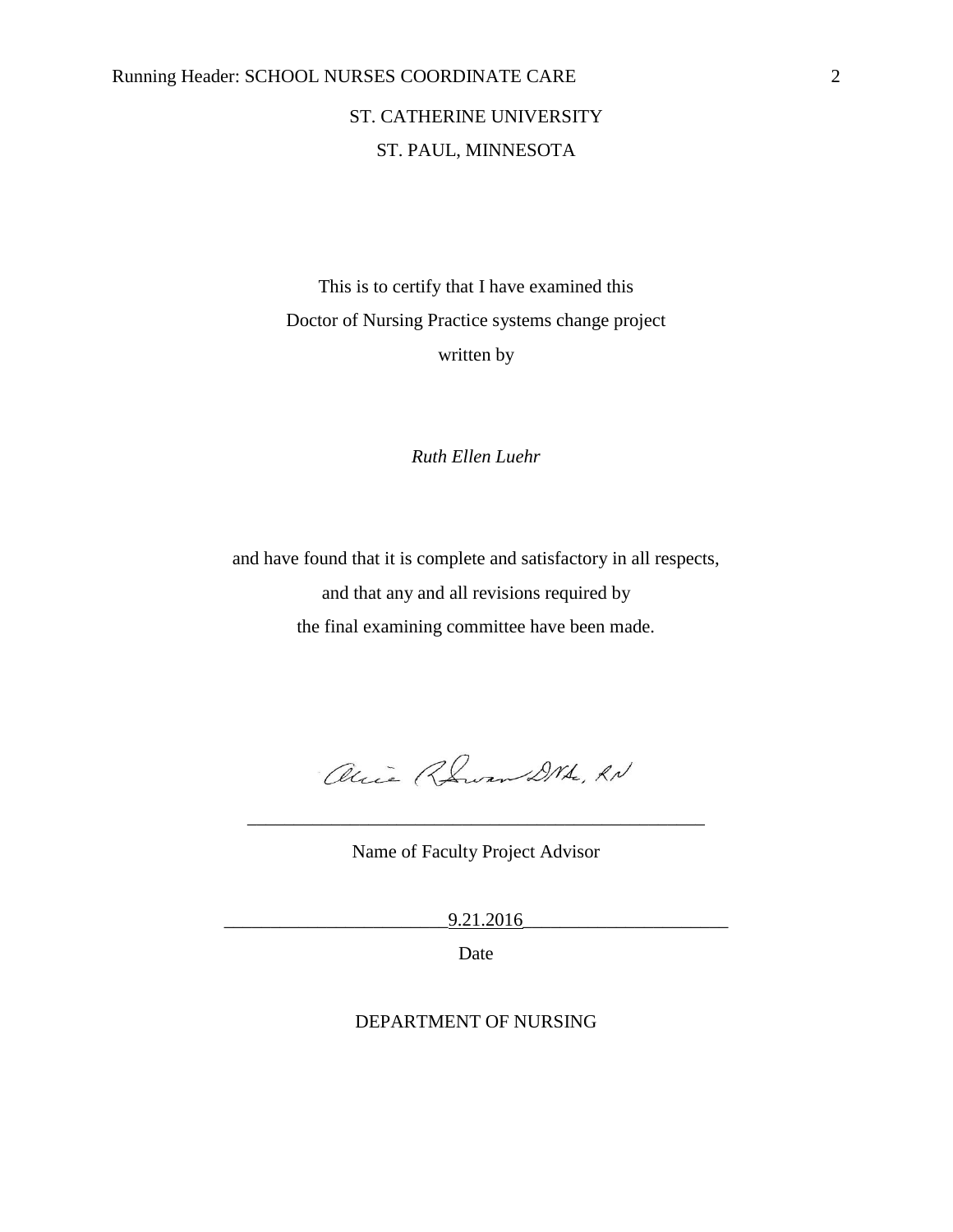#### School Nurses Coordinate Care

#### for Children and Youth Children with Chronic Health Conditions:

A Planning and Implementation Guide

#### Abstract

Children and youth with special health care needs have the dual task of learning, growing and developing, *and* learning to live with a chronic health condition. The health care system is improving health care delivery through person-centered care and medical homes, focusing on parents as the primary care-givers. However, an important question is who is caring for the children on a daily basis? Starting as early as age four, during the school year children are in school the majority of their weekday waking hours. The school nurse is their health caregiver, teacher, advocate and collaborator, ensuring they stay healthy and safe at school. For children with chronic health conditions, school nurses' role as care coordinator is vital. With incremental change in practice, school nurses can improve their child-centered, proactive interventions and document an even greater impact on children's health status and academic success. This paper proposes a guide for school nurses in planning and implementing the care coordination role.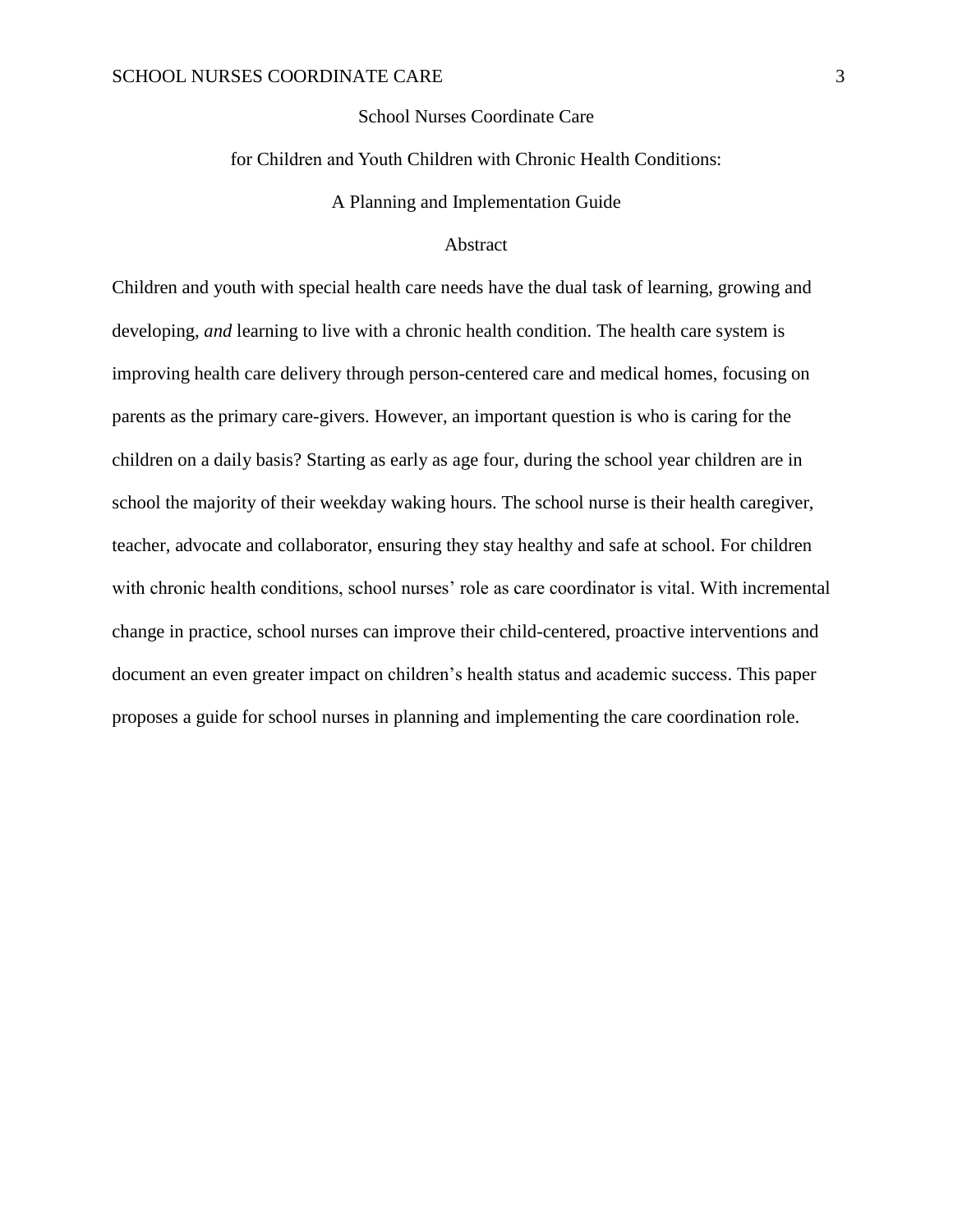#### School Nurses Coordinate Care

for Children and Youth with Chronic Health Conditions:

A Planning and Implementation Model

#### **Background and Significance**

Schools are touted as a 'hidden health care system' (Lear, 2007). Yet school nurses' positive contributions to children's health and education have yet to be recognized. Care coordination by school nurses focusses on helping children understand their disease and medications or treatment along with teaching them critical self-care skills. Children learn to control their disease vs. the disease controlling them (Engelke, Swanson & Guttu, 2014). Studies report fewer clinic and urgent care visits and reduced hospitalizations. School nurses stabilize children's health saving heath care dollars, improve children's school attendance saving time and money for schools and, more importantly, keeping children on track for learning (Engelke et al., 2014).

The role of school nurses as care coordinators recently received well-deserved attention: Care coordination was named a core strand in the National Association of School Nurses' *Framework for 21st Century School Nursing Practice* (Maughan, Bobo, Butler, Schantz & Schoessler, 2015). Also, the integrative research review of McClanahan and Weismuller (2015) summarized the care coordination characteristics and the skills of school nurses that ensure children with special needs remain healthy and safe at school. And the American Academy of Pediatrics (2016) updated its position paper on the role of the school nurse, calling for a professional nurse, a Registered Nurse, in every school in America, stating school nurses have a critical role in ensuring care coordination for children and youth.

The purpose of this paper is to distill instructions on care coordination for school nurses, proposing a model, Care Coordination Arranged by Nurses in Schools (CCANS). The model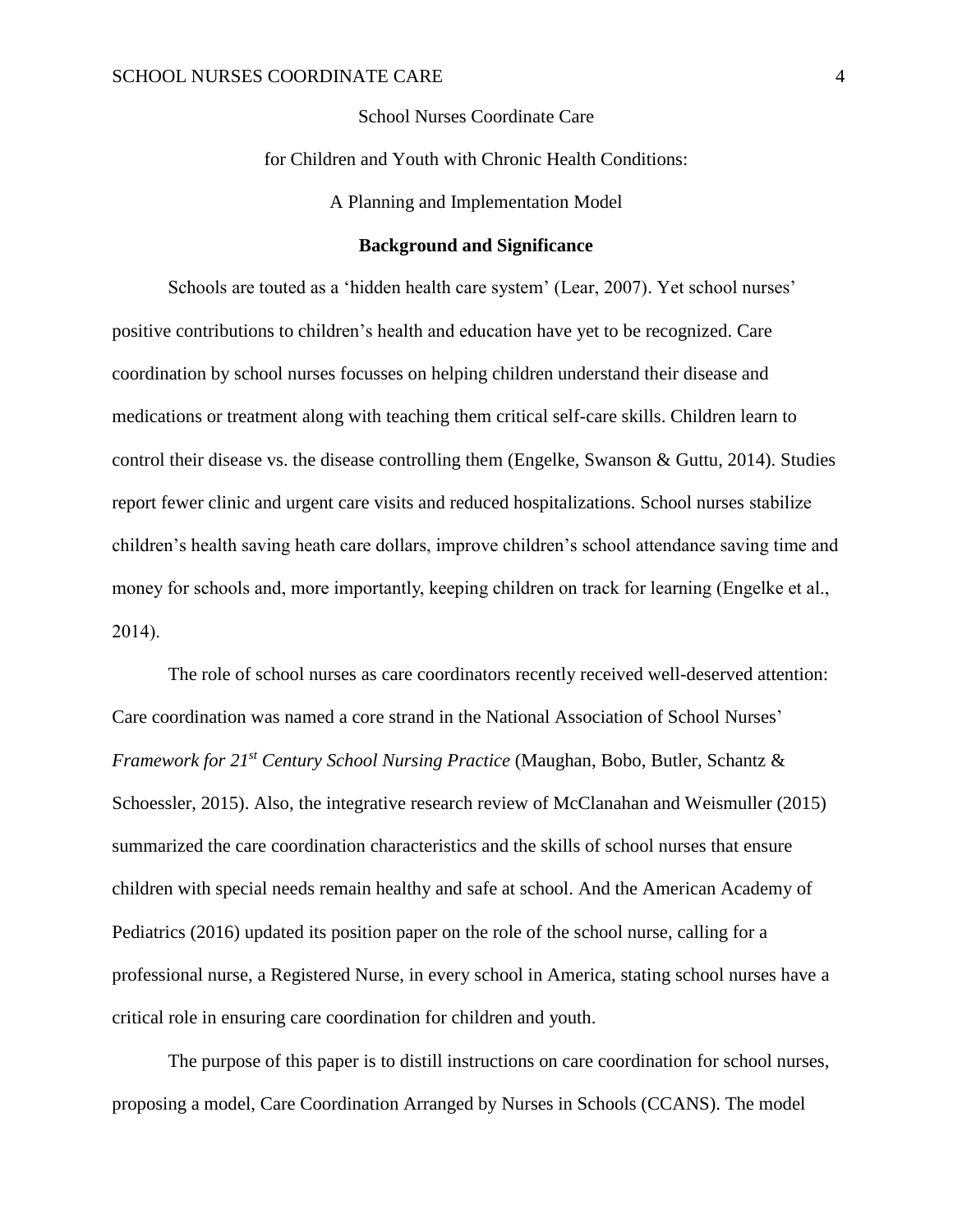contains a Care Coordination - Individual Healthcare Plan (CC-IHP). The IHP is the planning tool of practicing school nurses. The CC-IHP includes nursing assessment and nursing interventions, both delegated medical functions and independent nursing functions, and incorporates strategies for documenting child health and academic outcomes. Concepts are derived from guidelines for comprehensive health services for children with special health care needs; pediatric care coordination guides; the NASN *Framework* (Maughan et al., 2015); the research review of McClanahan and Weismuller (2015); and draw heavily on evidence-based case management studied by Engelke, Guttu, Swanson, Warren and Loven (Engelke, Guttu, Warren & Swanson, 2008; Engelke, Guttu &Warren, 2009; Engelke, Swanson, Guttu, Warren & Loven, 2011; Engelke, Swanson & Guttu, 2014) and the Healthy Learners Model (Erickson, Splett, Mullett & Heiman, 2006a; Erickson, Splett, Mullett, Jensen & Belsth, 2006b). Having a care coordination model should assist school nurses in describing their roles and showing clear evidence of a positive impact on children's health status and academic success.

#### **Health Care Needs of Children and Youth**

Good health care is recognized as critical to the health of children and has far-reaching effects on their learning, growth and development:

Properly done, high-quality pediatric care should maximize the potential of growth, in terms of physical ability, emotional stability, and capacity to contribute to society as an adult. The benefits of excellent child health services are likely found not only in the health sector, but also in education, social service and juvenile justice sectors, as well as the economic lives of families (Raphael, Sadof, Stille, Toomey & Keller, 2014, p. 1).

Yet, health care system directives rarely recognize the needs of children – that children are not just small adults (American Academy of Pediatrics [AAP], 2014; Raphael et al., 2014). Children are not static, but *dynamic* in every aspect of their physical, social and emotional beings. Their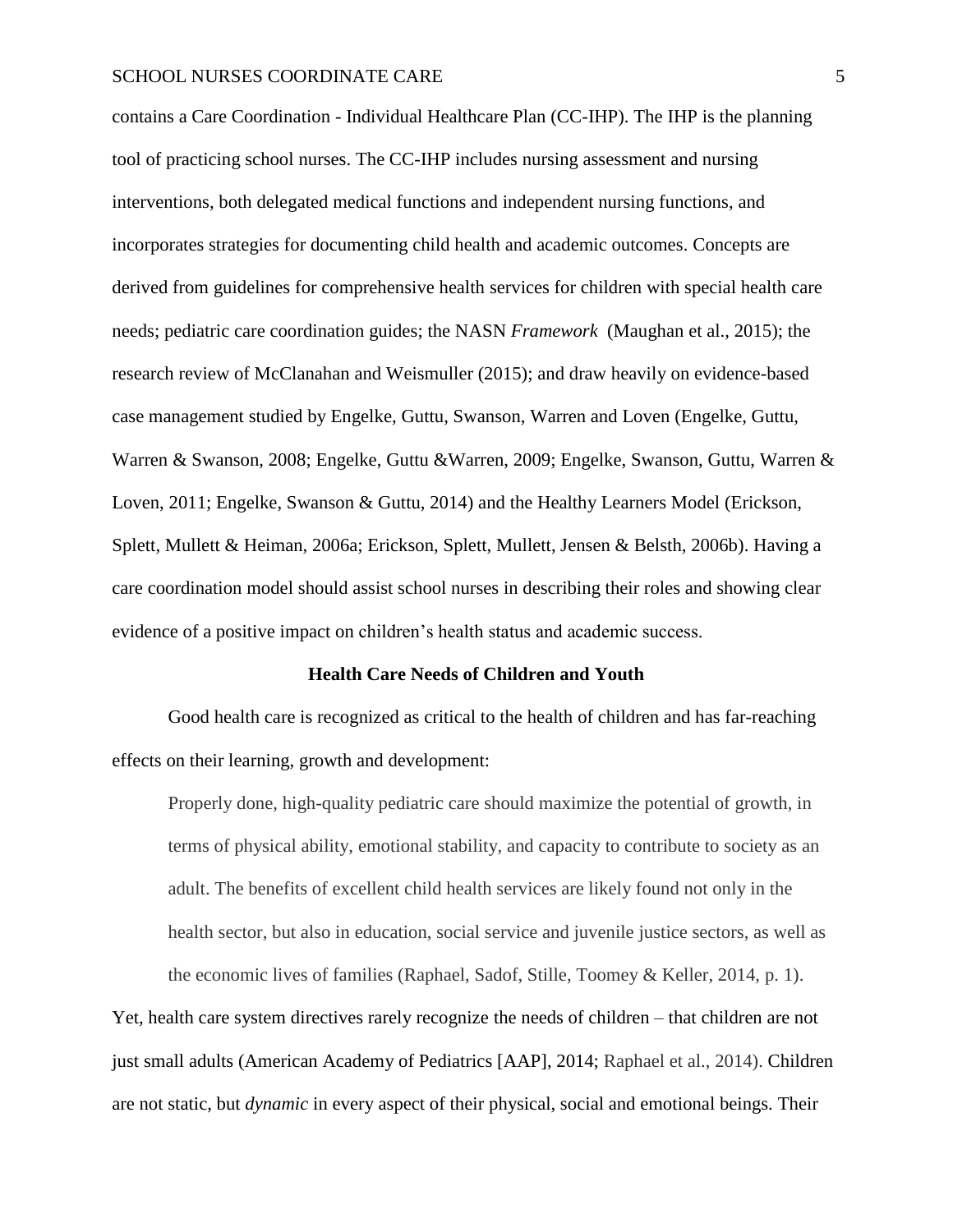'job' is to change, to learn, grow and develop. And children are *dependent*; they need care and supervision to meet *all* of their basic needs. Of course, parents and family members are the primary care providers. But health care providers do not routinely recognize nor provide sufficient guidance regarding health care provided by others, namely the schools.

#### **Care Coordination Definitions**

Encouraged as a best practice in medicine for a decade, care coordination lacks consistency in the definition, components, measurement and payment (Bachman, Comeau & Jankovsky, 2015; Raphael et al, 2014). Bachman et al. (2015), in their work on the 'Care Coordination Conundrum,' posted definitions on care coordination from nine sources in the field of pediatrics alone. Antonelli, McAllister and Popp (2009) are credited with the initial definition widely quoted (Academy of Pediatrics [AAP], 2014; Association of Maternal & Child Health Programs [AMCHP], 2014):

Pediatric care coordination is a patient- and family-centered, assessment-driven, teambased activity designed to meet the needs of children and youth while enhancing the caregiving capabilities of families. Care coordination addresses interrelated medical, social, developmental, behavioral, educational, and financial needs in order to achieve optimal health and wellness outcomes (p.vi).

Care coordination by school nurses embodies the four defining characteristics of care coordination described by Antonelli et al. (2009) in *A Framework for Pediatric Care Coordination.* The characteristics are: 1) Patient- and family- centered, 2) Proactive, planned, and comprehensive, 3) Promotes self-care skills and independence, and 4) Emphasizes crossorganizational relationships. Given the first care coordination characteristic, school nurses use a child-centered approach and count on parents to be historians and health care directors. In terms of comprehensive plans, described later, school nurses plan for daily and urgent care medications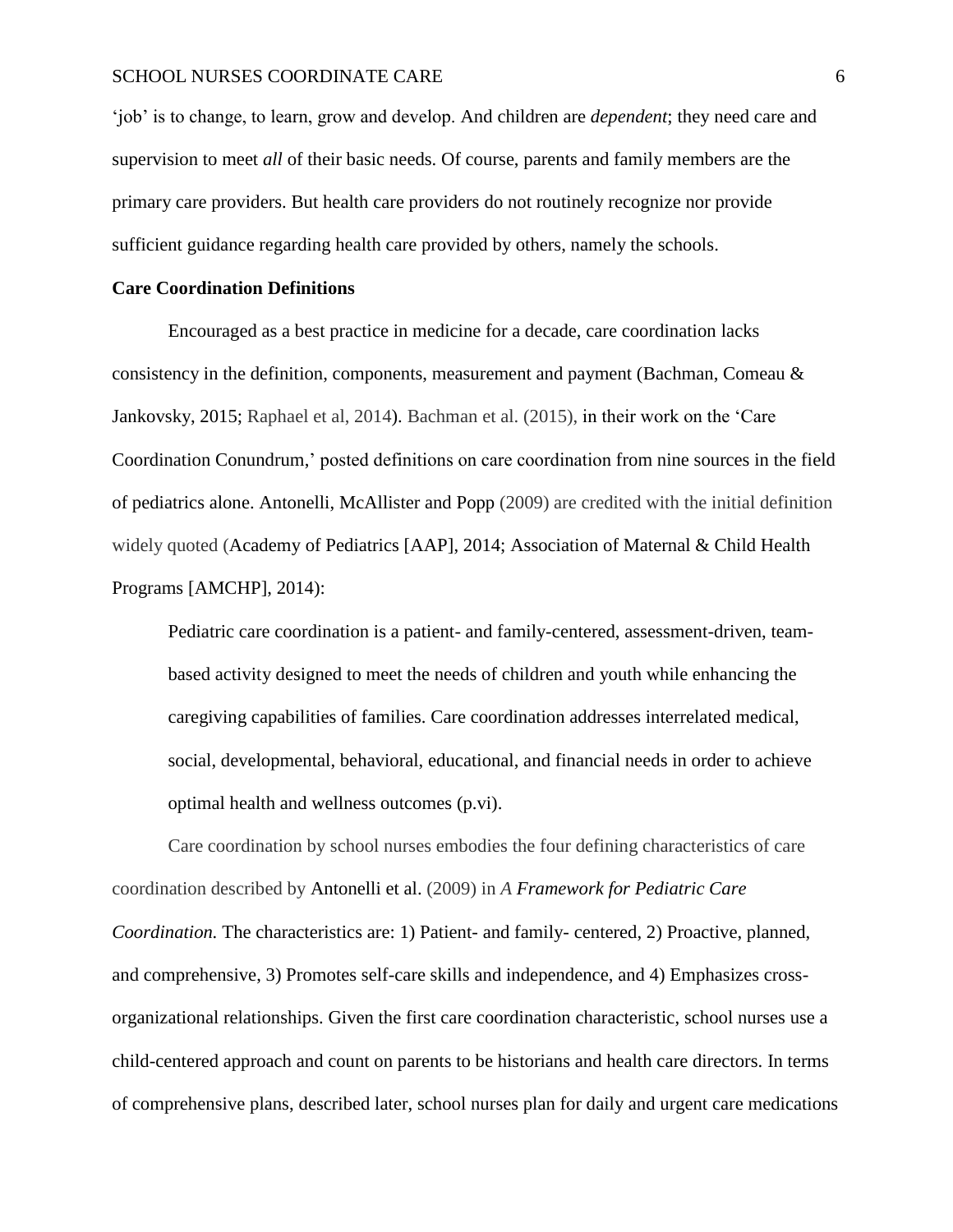and treatments. In the work of Engelke et al. (2008), school nurses also took a proactive approach, conducting scheduled, not episodic, sessions to teach a child self-care skills. The school nurses then reinforced developmentally appropriate self-care skills when administering daily scheduled medications and episodic care.

Regarding the final pediatric care characteristic of cross-organizational relationships, school nurses facilitate communication among the health care provider, parent and school personnel. School nurses may see children *daily* in the school health services office, especially if newly diagnosed with a chronic condition such as diabetes, or when returning to school after hospitalization. Arguably, the school nurse should be identified as an essential member of the health care team, extending the goal of sharing information among specialists within the health care system, calling for external, inter-agency collaboration.

#### **Literature Review Question**

What is the structure and what are the strategies of care coordination by school nurses that differ from school nursing services provided for episodic concerns presented by children with chronic health conditions?

#### **Literature Regarding School Nurses as Care Coordinators**

Literature on care coordination from the most recent publications of the National Association of School Nurses and the references therein were selected for review. In July 2015, the National Association of School Nurses developed the *Framework for 21st Century School Nursing Practice* (Maughan et al., 2015). The intent of the framework was to describe the major functions of professional practice and facilitate communication about strategies that support children and youth to be healthy, safe and ready to learn. *School Nursing: Scope and Standards of Practice* (American Nurses Association [ANA] & National Association of School Nurses [NASN], 2011) lays the foundation for the four pillars: Care Coordination, Leadership, Quality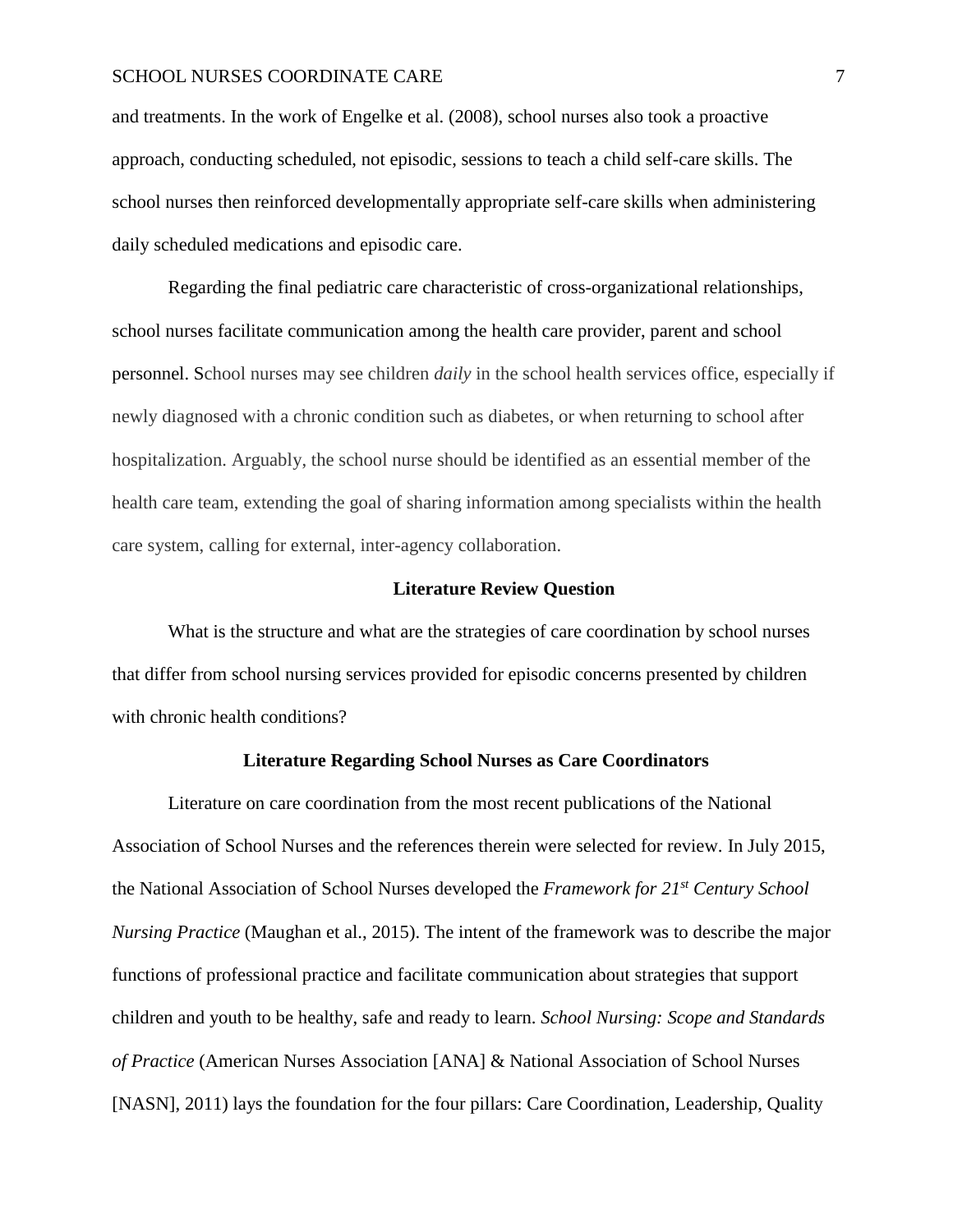Improvement and Community/Public Health. Care coordination "incorporates many of the daily tasks school nurses perform to care for students and includes the practice components of studentcentered care, direct care, chronic disease management, collaborative communication, motivational interviewing/counseling, nursing delegation, and student care plans" (Maughan et al., 2015, p. 222). While this view of care coordination provides an important perspective, it has a mixed list of planning tools, clinic approaches, client engagement and nursing skills. The definitions are meant to be a wide-ranging set of suggestions, but, as such, are overlapping and not discrete nor precise.

An important integrative research review showed broad consensus regarding school nurse care coordination. McClanahan and Weismuller (2015) studied the attributes, competencies and functions of Registered Nurses in schools and other pediatric settings who had roles as case managers or care coordinators, terms used interchangeably in the literature. The researchers identified six main characteristics in the twenty-five studies selected for review. They created a model with Nurse-Provided Care Coordination at the center, surrounded by care planning and the nursing process. At four points surrounding the center are Collaboration, Communication, Continuous Coordination and Clinical Expertise. Listed between the access points are Complimentary Components. The authors concluded that many school nurses embody these characteristics and need to strengthen the care coordination role, but school nurse care coordination lacked a concise definition and model. Also, "developing and improving the tools used to document and measure those outcomes and establishing baseline data from which to explain changes are crucial" (p. 41). The same argument holds for this work as did for the NASN *Framework* – the concepts are important, but broad and not prescriptive.

One other care coordination model not included in the research review above, but named in the NASN *Framework,* is the Healthy Learners Model (HLM) (Erickson et al., 2006a;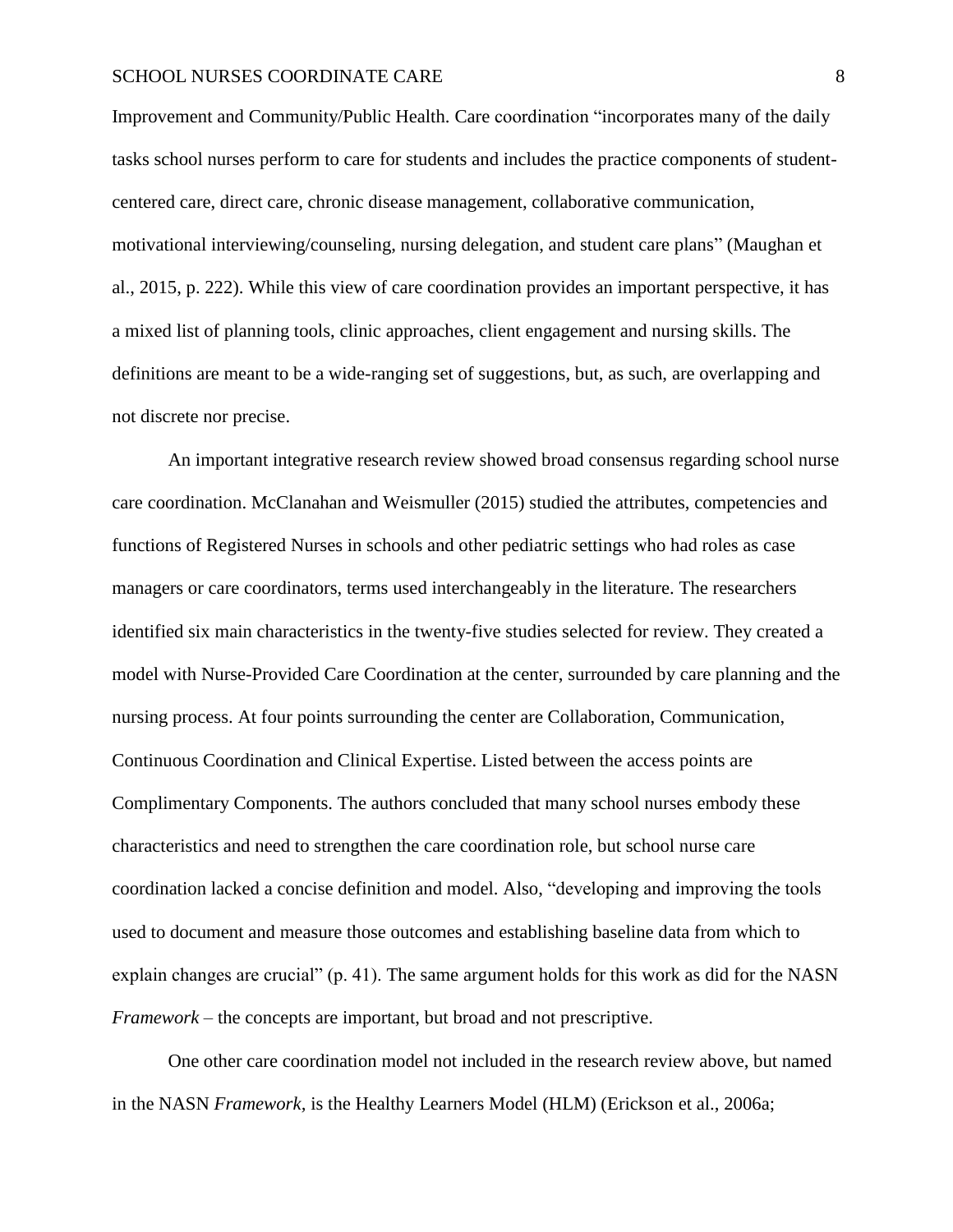Erickson, et al., 2006b). The HLM describes the work of care coordination but does not use the term. The landmark research by Splett, Erickson, Belseth and Jensen (2006) was a randomized control trial (RCT) that linked school nursing interventions to positive student health and education outcomes. New national guidelines regarding asthma treatment spurred the development of a multicomponent intervention model in a large mid-west metropolitan school district. The HLM components were a district-wide policy with administrative support to address asthma, a three-way partnership (school nurse, parent and child with a chronic health condition, and the community clinic), professional development for school nurses and health office staff, and monthly consultation for school nurses by a resource nurse with asthma management clinical expertise. The nursing interventions were to collaborate with parents and health care providers to obtain Asthma Action Plans, prepare for routine medication administration and rescue medication administration, and use every regular and episodic interaction with the child as an opportunity to provide information and teach self-care skills. Bobo, Kaup, McCarty and Carlson (2011) replicated the model for diabetes in two other large school systems. Triggered again by revised national guidelines, Bobo et al. (2011) reported similar outcomes - improved health status, decreased absenteeism and a mixed report on change in academic standing. For children with poor academic performance, grades improved; for those with moderate to high performance, there was no measured impact. Two large school districts then used the HLM for both asthma and diabetes and applied it to school nurse interventions for attention deficit disorders and seizures (Hoxie, A., Personal communication, April, 2011).

The NASN *Framework* and the integrative review (McClanahan et al., 2015) referenced the work of Engelke and colleagues. Their definition of school nursing case management was teaching and counseling, direct care, working with school staff, working with families and making referrals (Bonaiuto, 2007; Engelke et al., 2008). Engelke et al. (2008) asked school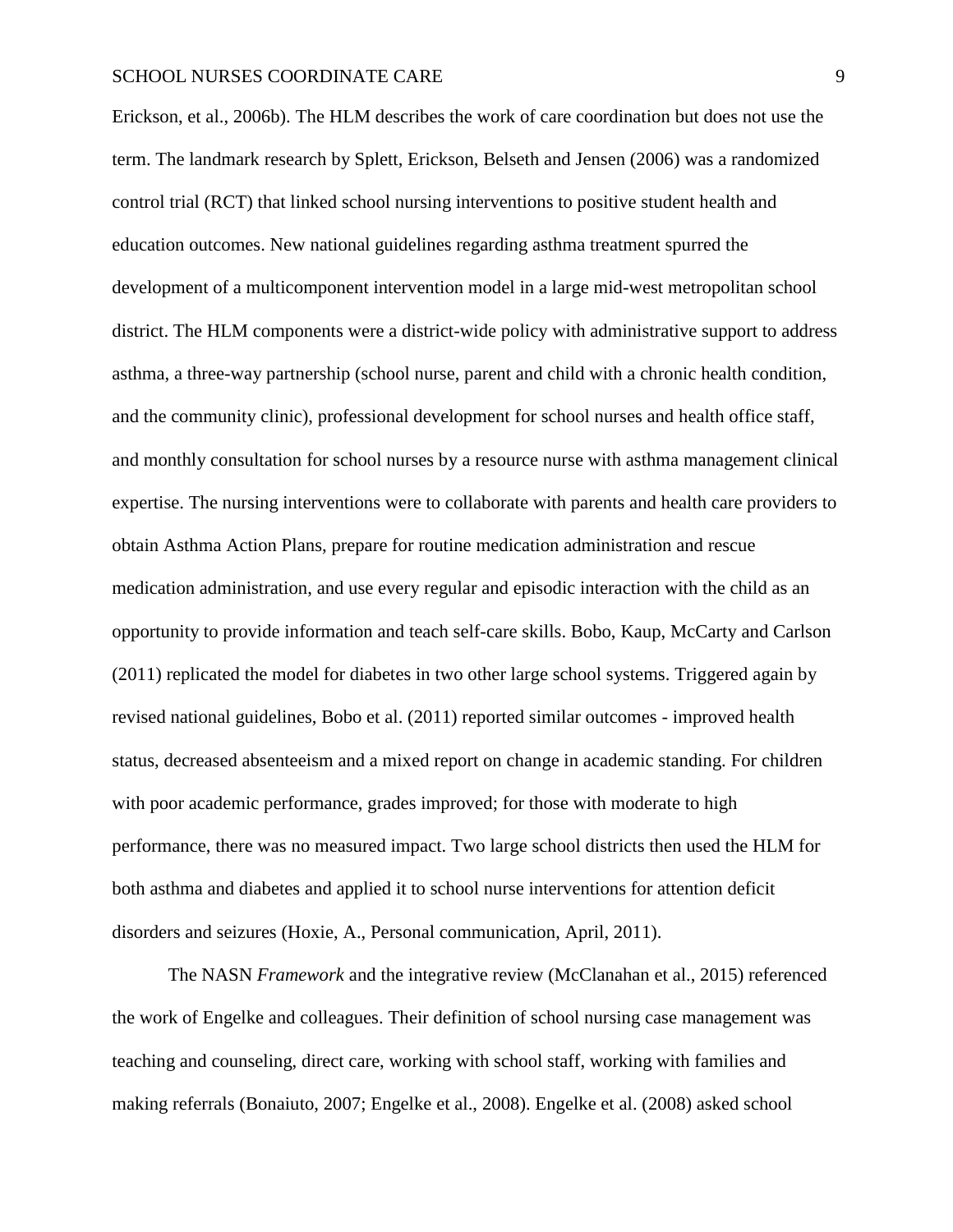nurses to shift emphasis from crisis intervention to a commitment to work with students and families on an ongoing basis to control and prevent problems. Their research contributes a model that articulates not only delegated medical functions but also independent nursing functions. The school nurses' multifaceted role was applied to various children's chronic health conditions (Engelke et al., 2009; Engelke et al., 2011; Engelke et al., 2014). Engelke and colleagues used evaluation of case management to link nursing interventions to positive student outcomes.

The terms case management and care coordination have been used inter-changeably in the literature (Raphel et al., 2014). Care coordination is the current commonly used term, reflecting that a health care provider does not manage a patient, but, rather, partners with a patient to achieve positive health outcomes. Care may be provided by more than one health specialist and in more than one setting so coordination, communication and collaboration are critical to ensure comprehensive, integrated, and effective care. The client is the center-point, not the providers.

#### **Care Coordination Arranged by Nurses in Schools (CCANS) - Structure, Process and Outcome**

School nurses would benefit from a model for planning, delivering and documenting care coordination, to focus services for children, and to communicate their care coordination role to others. The Care Coordination Individual Healthcare Plan (CC-IHP) guide developed for this project draws heavily on case management developed and studied by Engelke et al. (2008) and on the Healthy Learners Models (HLM) (Erickson et al., 2006a), incorporating guidelines for pediatric care coordination (AMCHP, 2014; Antonelli et al., 2009; Bachman, 2015).

Two changes would begin to align school nursing current practice with care coordination:

1) While assessing the needs of the child, ask the child what his/her goals would be and what he/she would like to be different about living with a chronic health condition. This question places the onus for change on the individual, supported and guided by the health care provider,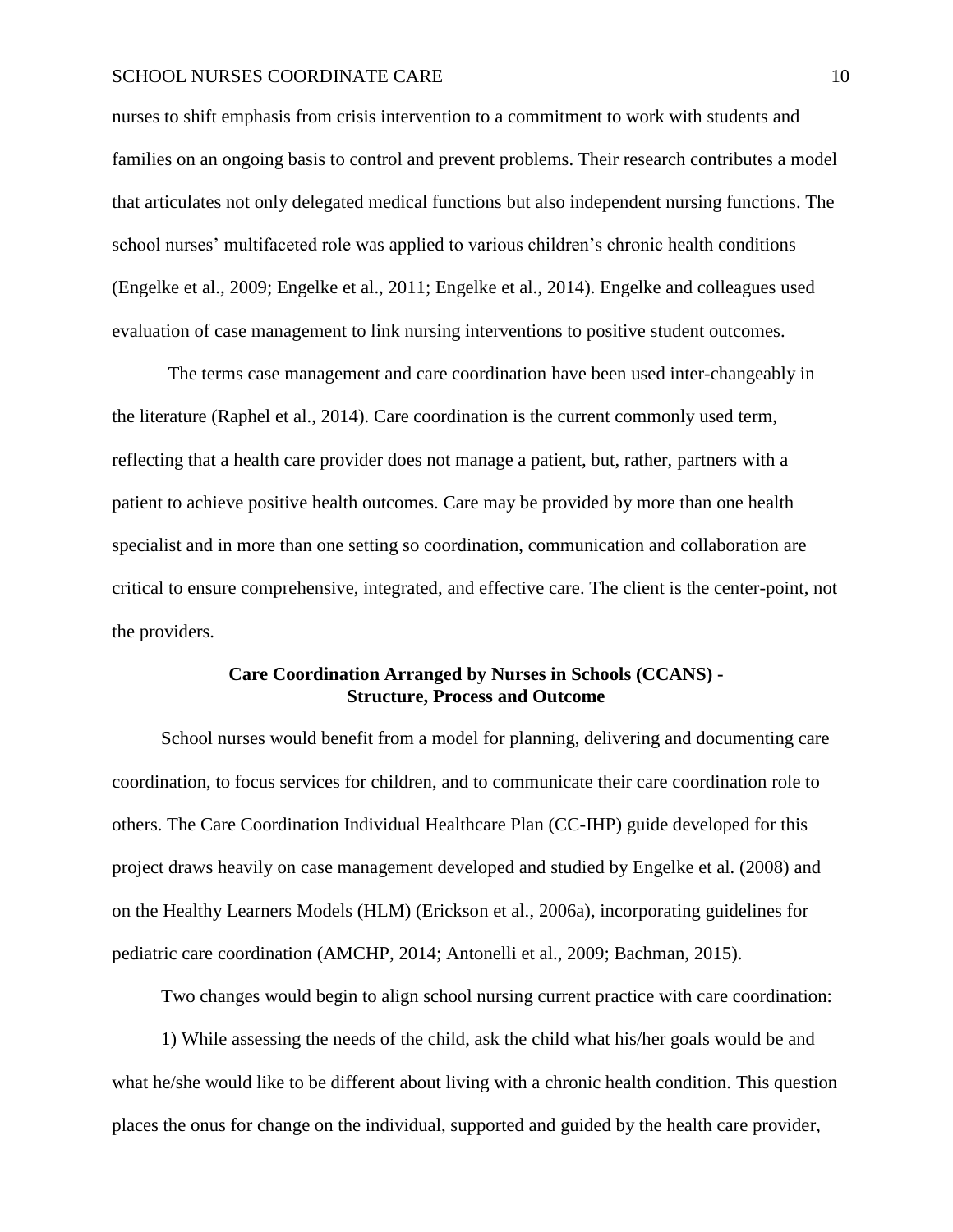an integral to health behavior change via motivational interviewing (Sypniewski, 2015). Parents, too, should be asked what changes they would like to see for their child. Working from the viewpoint of the client is the key principal of family/child-centered care.

2) Schedule regular weekly check-ins with the child. The check-ins should be brief but intentional to teach and reinforce self-care skills, thereby increasing self efficacy and ownership of managing the chronic health condition. The weekly encounters may occur occasionally with the child's parent, asking the parent to talk about and support the child's increasing self-care capacity. The weekly visits may be of short duration: Engelke and colleagues reported an improvement in attendance after six weeks for some children while others required a school-year commitment. They recommended a school nurse select two to four children in the trial phase of assuming the role of care coordination. Even when a school nurse served three to four schools, care coordination was do-able, although a greater impact was achieved when school nurses served one to two schools (Engelke et al., 2014). Once familiar with the role, school nurses readily expanded the number of children with whom they practiced care coordination, finding the outcomes significant for the children and rewarding for themselves, as well.

These two steps change interaction with the child, focusing away from episodic care to prevention. To demonstrate impact – for both individual children and collectively for the school – the school nurses need to establish baseline data, set measureable goals and document outcomes. Demonstrating impact is facilitated by adopting standardized language.

#### **Using Standardized Data to Document Care Coordination**

The CCANS model nursing interventions align with the Omaha System of recording health services assessment, planning and documentation (2016)*.* The Omaha System is a standardized language used in electronic, interoperable health records by nurses and other health care colleagues in public health, clinics, mental health, elder care and other settings. The Omaha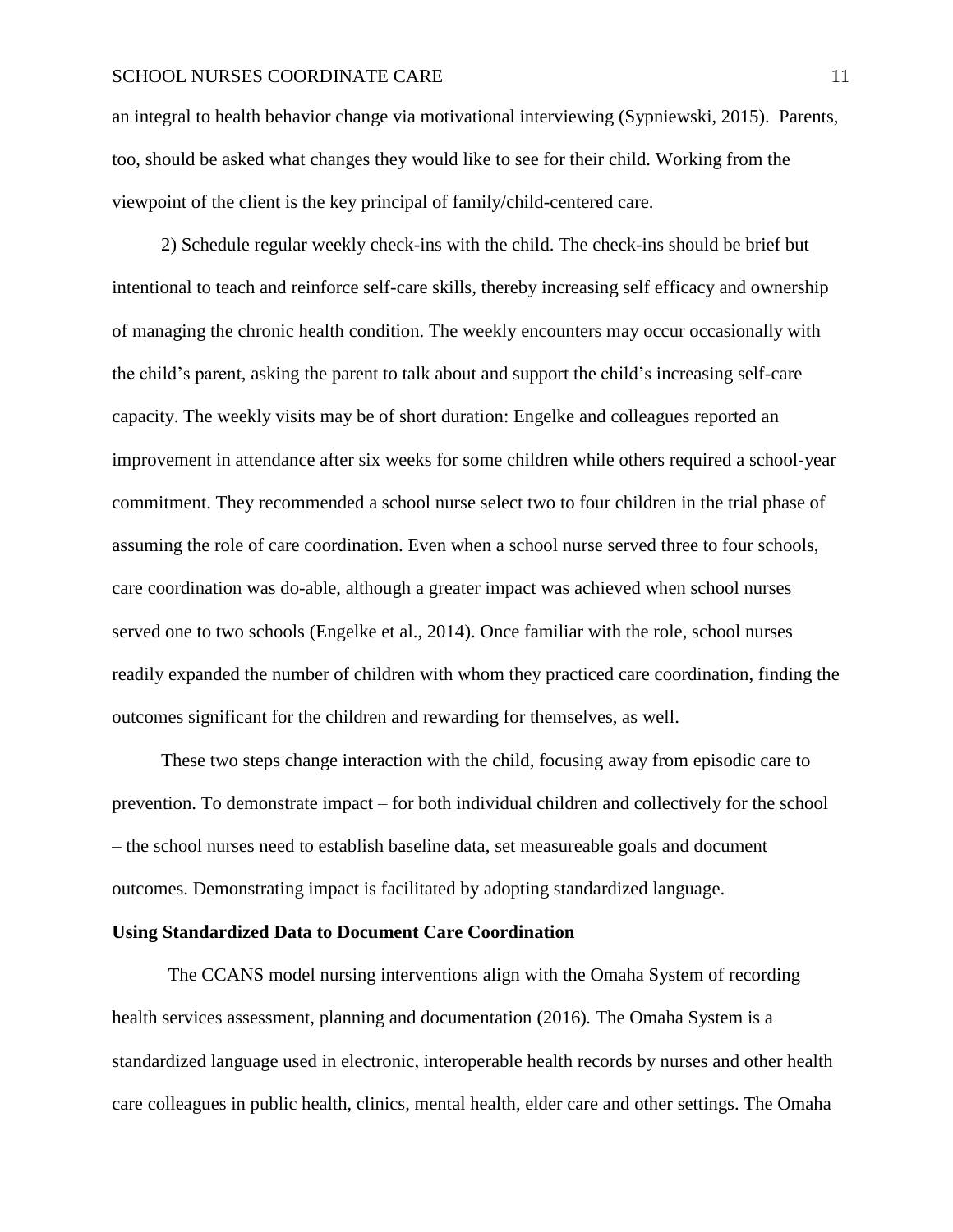System is goal-driven and organizes nursing interventions into the four categories: treatments and procedures (TP); teaching, guidance and counseling (TGC), case management (CM), and surveillance/monitoring (S) (The Omaha System, 2016). Three of these interventions were used in the HLM (Erickson et al., 2006a) and by Engelke et al. (2008; 2009), not including surveillance. Also, the Omaha System uses numeric scoring to assess a client's progress toward goals, a scale (1[low]-5[high]) for the client's health knowledge, health behaviors and health status. Therefore, the school nurse working in care coordination, using a structured system of planning and documentation, would find it advantageous to transition to a standardized, electronic, interoperable record for documenting children's needs, nursing interventions and outcomes.

#### **Care Coordination Arranged by Nurses in Schools (CCANS) Model**

#### *Figure 1.* **MODEL: Care Coordination Arranged by Nurses in Schools (CCANS)**

The CCANS model is depicted in *Figure 1.* The structure, process and outcomes include these features:

- Structure: The four structural components are Purpose, Population, Characteristics and Infrastructure. See *Figure 2.* for a full explanation of Structure.

- Process: The two process components are Goals and Nursing Interventions. Goals include a focus on the child's and family's goals, clinical intervention goals and school-related goals. The nursing interventions follow the four classifications of the Omaha System (2016): treatments and procedures (TP); teaching, guidance and counseling (TGC), collaboration (C), and surveillance (S) or monitoring. See *Figures 3 and 4.*

- Outcomes: Outcomes focus on better health and improved academics. See *Figure 3* describing goals and *Figure 5* for the baseline and results data use to determine outcomes.

#### *Figure 2.* **STRUCTURE: CCANS Components**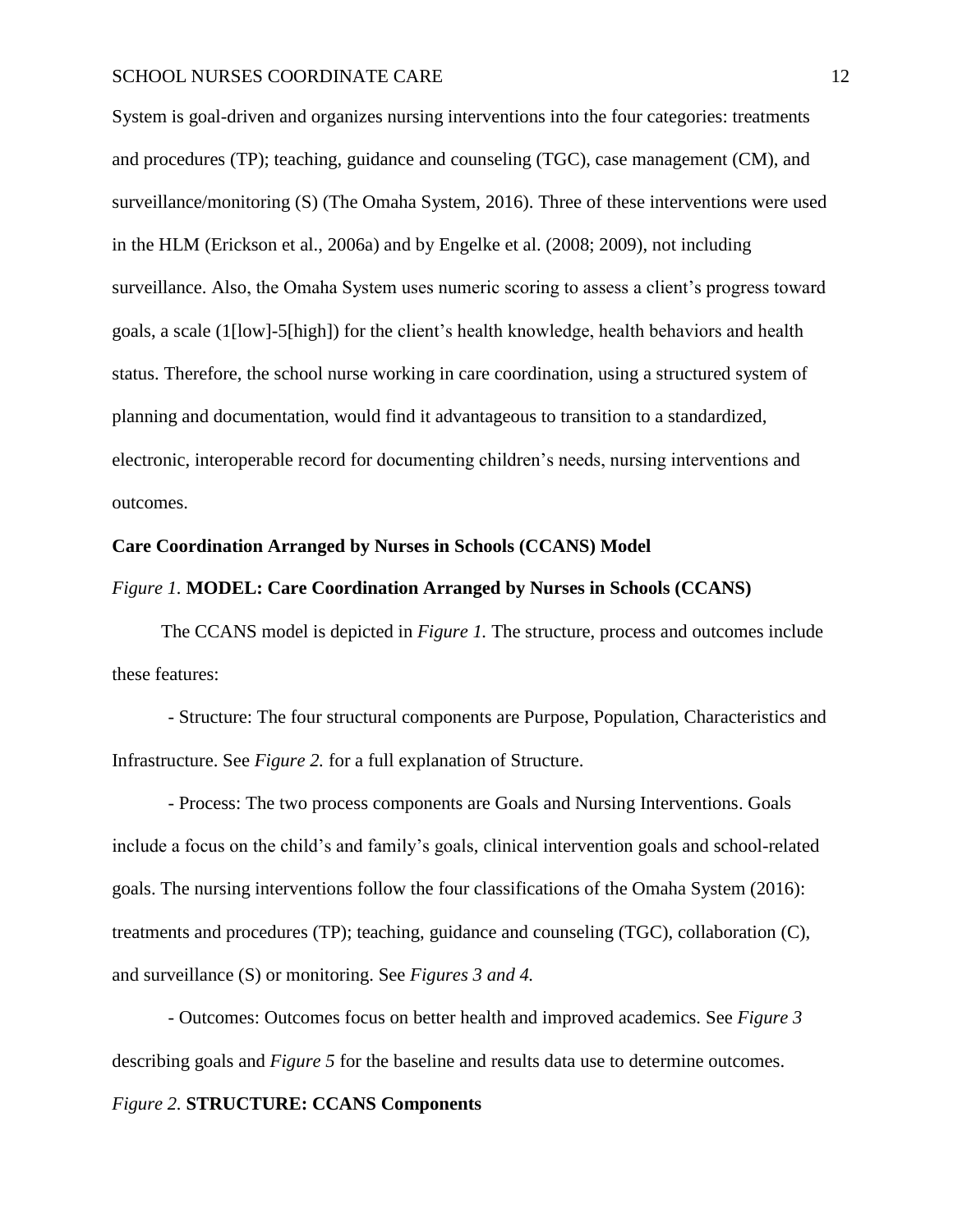**CCANS structure.** *Figure 2* describes the structure of the CCANS model. The *Purpose* is to support children with chronic health conditions to be in stable health and ready to learn, willing and able, present and participating and to benefit from their educational programs. The *Rationale* states:

Care coordination is research-based model that has demonstrated reduction in barriers to learning for children with chronic health problems including improving health status and self-management skills, reducing absenteeism, improving grades, improving peer relationships and family satisfaction. (Bobo et al., 2011; Engelke et al., 2008; Engelke et al., 2009; Engelke et al., 2014; Erickson et al., 2006a; Splett et al., 2006).

The *Population i*s suggested to be children with chronic health conditions who have high absenteeism and whose school work is suffering. The *Characteristics* are the work of Antonelli et al. (2009), the defining elements of pediatric care coordination: Child-centered care; promoting self-care and independence; a proactive, consistent, coordinated, effective plan; and partnerships. And the *Infrastructure* requirements that prepare and support school nurses are drawn from the Healthy Learners Model (Splett et al., 2006) and the case management body of work of Engelke and colleagues (Bobo et al., 2011; Engelke et al., 2008; Engelke et al., 2009).

**CCANS process.** Process includes assessment and goal setting, planning and interventions. The Individual Healthcare Plan (IHP) is a plan developed by the professional school nurse with the child who has a chronic or urgent health condition. The school nurse works with the child's parent and seeks input from the child's primary health care provider (HCP). The aim of the IHP is to ensure the child stays healthy and safe at school and that health barriers to learning are recognized and ameliorated. Developing the IHP is a standard of practice of the professional school nurse. The IHP includes goals for the child and describes nursing services to be provided (Luehr et al., 2016; National Association of School Nurses [NASN], 2014; National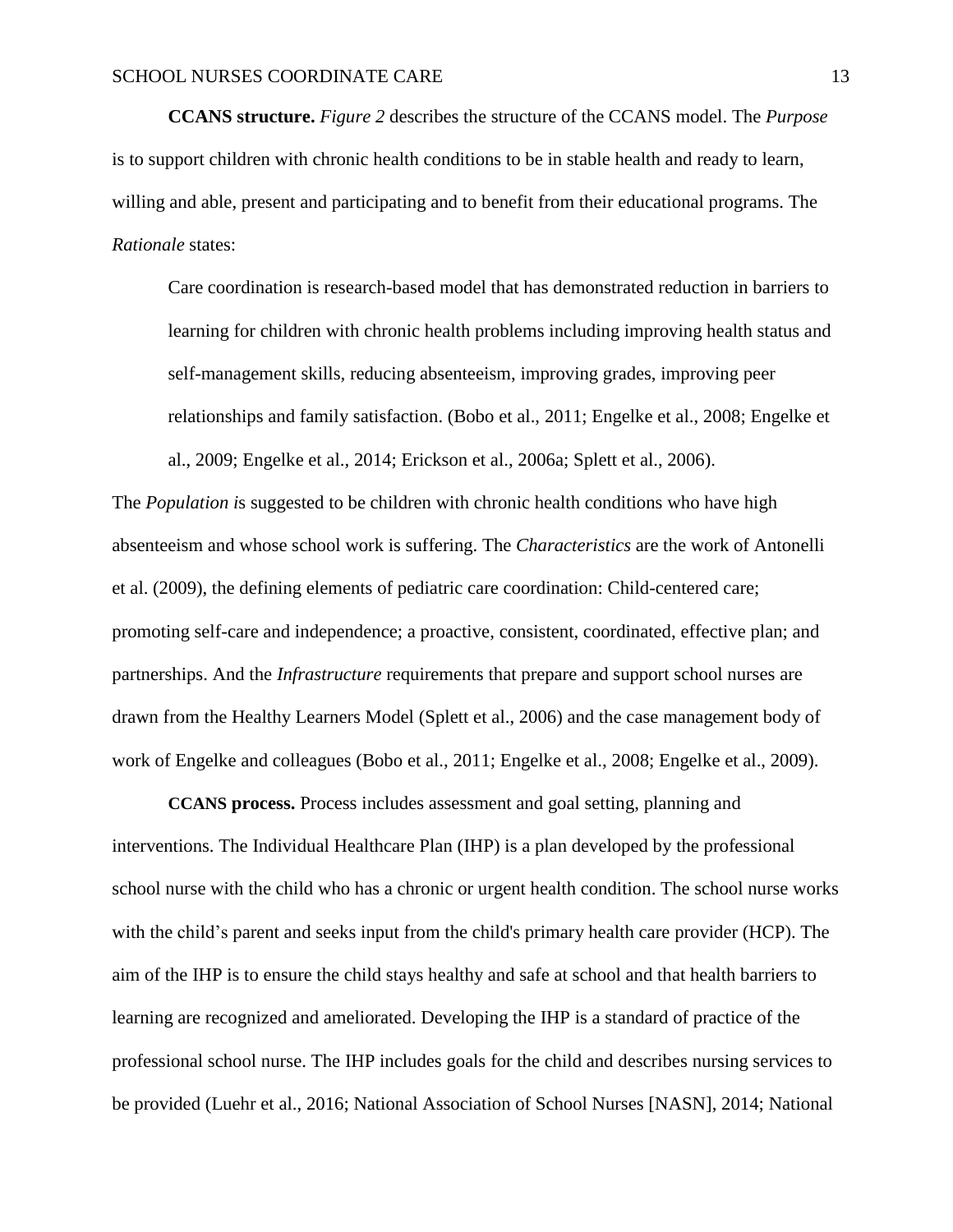Association of School Nurses [NASN], 2015; Selekman, 2013). The IHP is a roadmap that is useful not only to school nurses, but also to the selected educators with the need to know including key special education team members. Parents use the IHP to communicate with child care providers, child care providers and adult family members who care for the child (Farmer, Clark, Drewel, Swanson & Ge, 2011).

#### *Figure 3.* **PROCESS 1 – ASSESSMENT: Baseline and Results Data**

In the CCANS model, the centerpiece is the Care Coordination Individual Healthcare Plan (CC-IHP). The goals and interventions are based on a thorough assessment of a child's needs using a standard protocol for age, development and culturally appropriate review of health history, current health status and physical measures (Selekman, 2013). One critical element in child- and family-centered planning is asking the child and parents their goals, what they would like to be different vs. what the school nurse determines are the concerns to be addressed. (See McAllister, 2014, for a guide to child and parent interviews). According to McAllister (2014), in pediatric care coordination, there are three types of goals: child goals, parent goals and clinical goals. The work of children and youth is learning, growing and developing, therefore goals related to academics and school safety were added. See *Figure 5* for a further description of goals and *Figure 4* for nursing interventions

The CCANS model includes child and parent goals, clinical goals and academic goals. Based on the work of Engelke and colleagues (Engelke et al., 2008; Engelke et al., 2009; Engelke et al., 2011; Engelke et al., 2014), these goals are proposed for the CCANS model: Child/family goals; Stable health (incorporates clinical goals of symptom management, attaining self-care ability); Safe and Supportive School; Academic Success; and Family Supports.

#### *Figure 4.* **PROCESS 2 – Nursing Interventions: CC-IHP**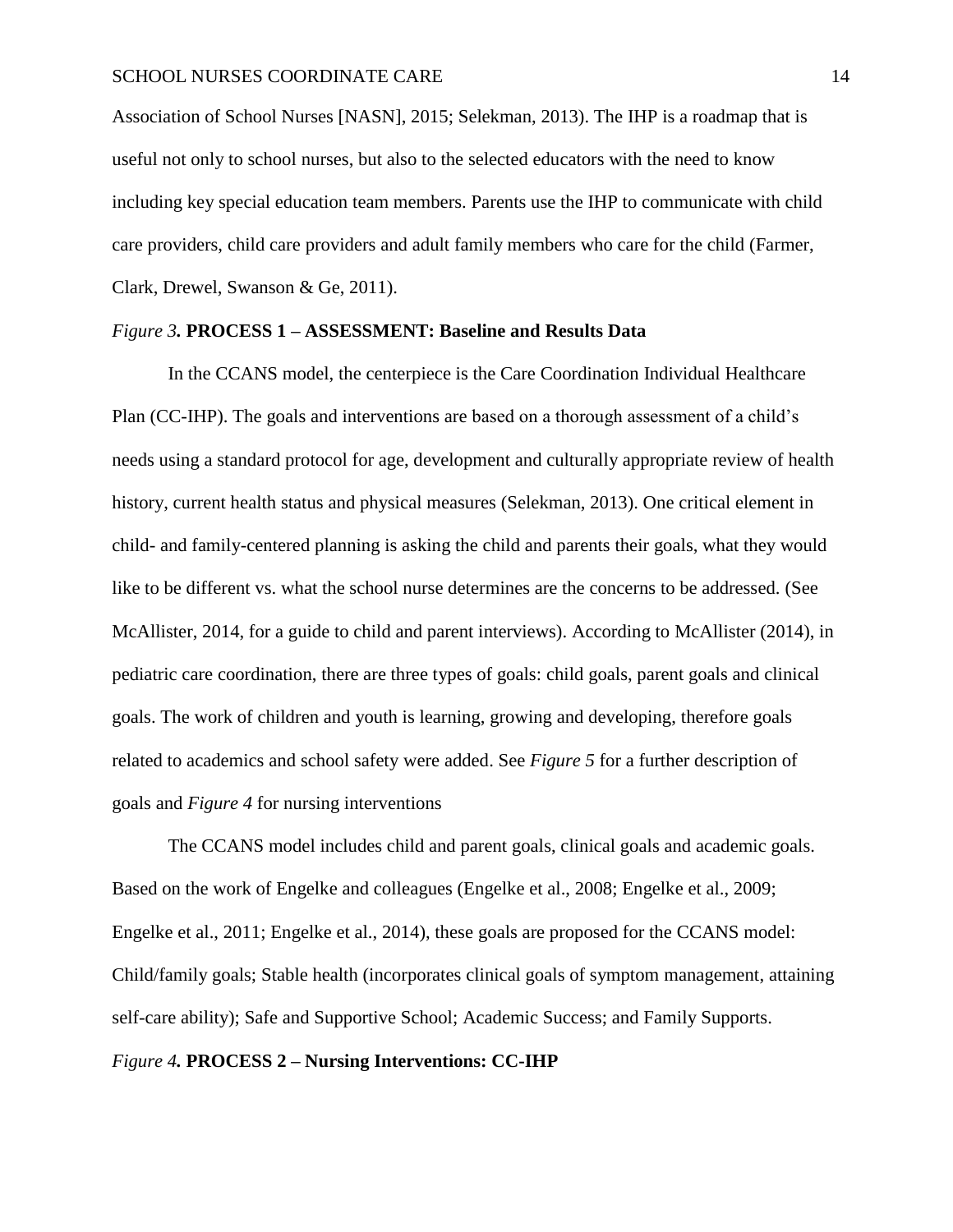Nursing interventions in typical IHPs do not follow a standard format. Delegated medical functions are included as well as teaching children self-care. Communication with parents and health care providers is a 'given' and, therefore, often not listed as part of the plan. Surveillance – monitoring current status and anticipating needs -- is second nature to school nursing and not likely to be a part of a written plan. Therefore, the independent nursing functions of collaboration and surveillance are invisible in the plan. The CC-IHP nursing intervention section is organized according to the Omaha System. To review, three of the Omaha System interventions were part of the HLM (Erickson et al., 2006a) and in the work of Engelke and colleagues (2008; 2009). These are care (Treatments and Procedures); Teaching, Guidance and Counseling; and Case Management. In the CC-IHP model Case Management is labeled Collaboration and involves working with three distinct groups – Health Care Providers to insure *accurate care*, with Parents to insure *consistent care*, and with Teachers and other school staff to insure the child is *safe at school* – provided care to remain in stable health and staff are ready and responsive to urgent health needs. The Omaha System component of Surveillance was not included in previous bodies of work but is an essential nursing function. See *Figure 4* for the description of potential nursing inventions in care coordination. Engelke et al. (2008) called for two interventions to be included for all children in the selected care coordination population: Development of the IHP and providing psycho-social supports. Other nursing interventions are based on a child's individual needs and goals.

#### *Figure 5.* **GOALS AND OUTCOMES**

**CCANS outcomes.** Outcomes focus on better health and improved academics. See *Figure 3* for the baseline and results data used to determine outcomes. See also *Figure 5* for how the measures are incorporated into the goals. Engelke et al. (2008) used a numeric scale for prepost- measurement by the child, parent and teacher for certain variables: health status, self-care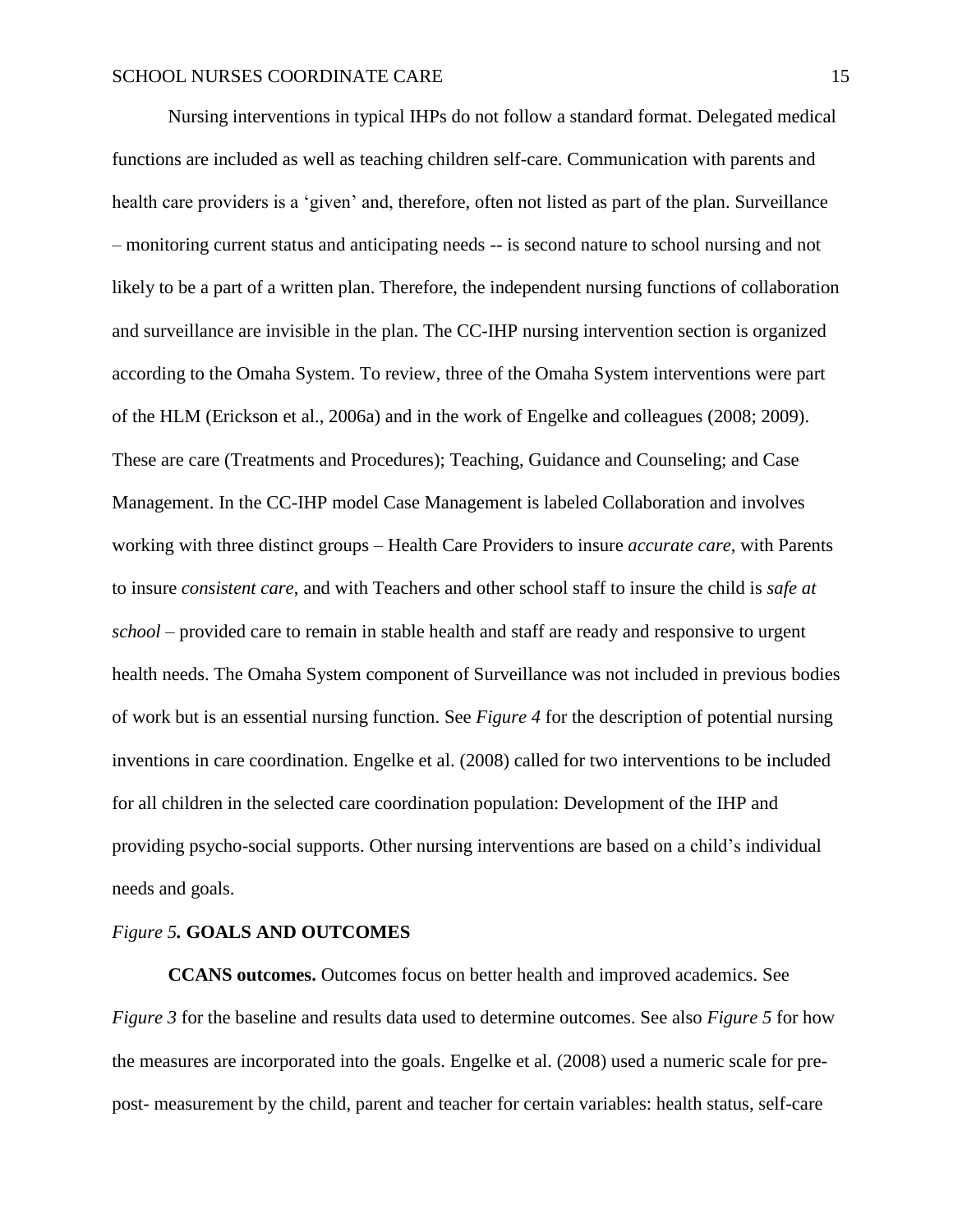activities and school issues – paying attention in class and ability to keep up with homework. Other outcome measures are parent recall such as enumerating emergency room visits and clinic visits and reflection on Quality of Life variables. School indicators to be measured are changes in grades, attendance, behavior referrals and health office episodic visits. The Omaha System uses numeric scoring to assess a client's progress toward goals, a scale  $(1-5)$  for each of these: client's health knowledge, health behaviors and health status. The most important outcome is the child's perception of progress in self efficacy, measured by whether or not personal goals have been met.

#### **Summary**

This study is an effort to answer the call by McClanahan and Weismuller (2015) to set a standard definition and develop a model of school nurse care coordination. Care coordination requires incremental changes in school nursing practice to focus, not on responding to only to episodic needs of children with chronic health conditions, but on proactive prevention interventions that assist in stabilizing children's health, building self-care skills, improving attendance and having a positive impact on academics. The model is based on the work of two school nursing research initiatives that have shown that school nurses contribute to improving the health and academic achievement of children and youth - Healthy Learners Model (Splett et al., 2006; Erickson et al., 2006a and 2006b), and care management by Engelke and colleagues (Engelke et al., 2008; Engelke et al., 2009; Engelke et al., 2011; Engelke et al., 2014). The model is also based on a review of the guidelines and standards of comprehensive care for children with chronic health conditions and for pediatric care coordination. The model takes initial steps to incorporate a standardized nursing language, important for the future work in electronic interoperable health care records that can be shared in real time with parent and health care providers. Care coordination requires intentional change in school nursing practice. The CCANS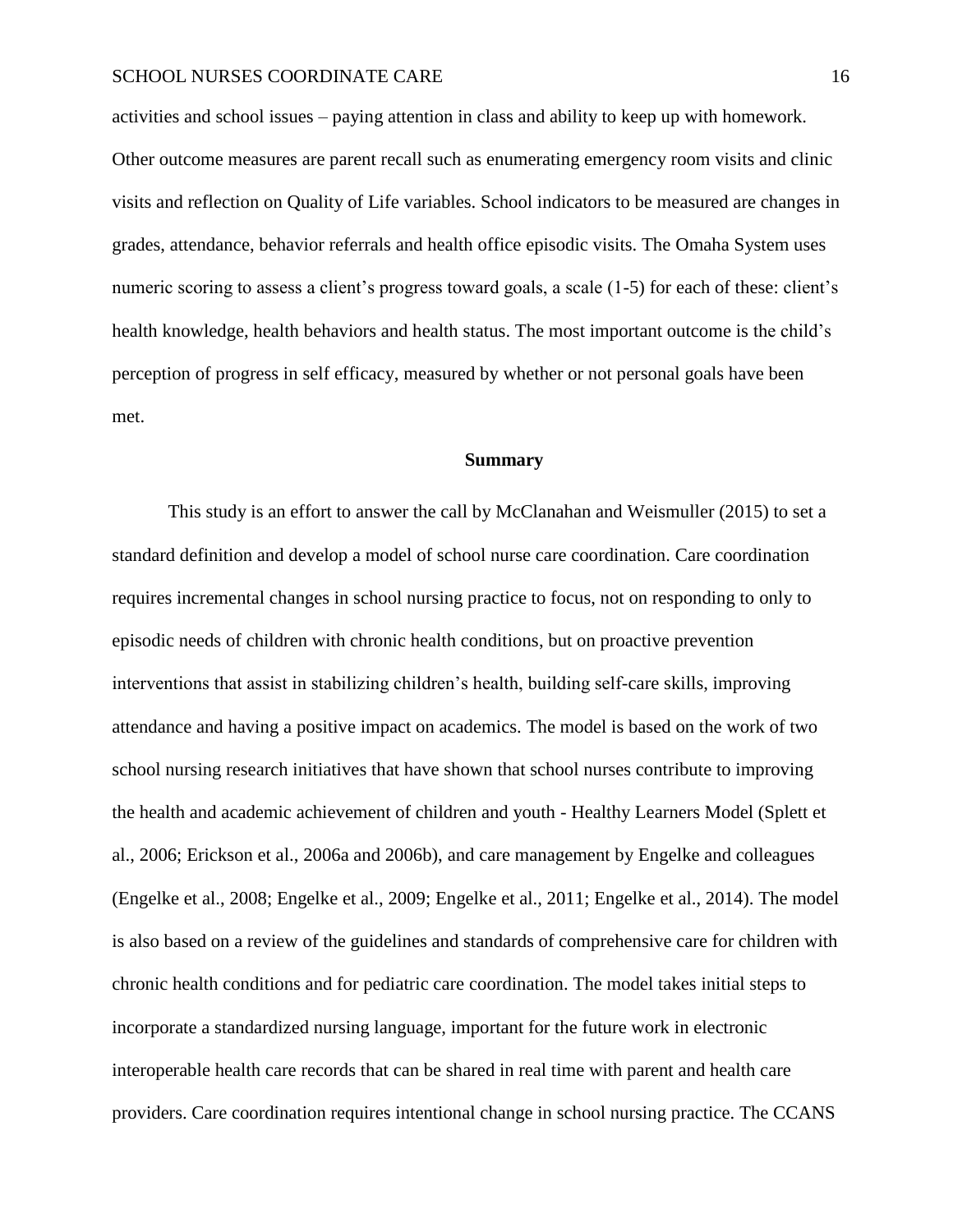model is an attempt to consolidate instructions and provide a structure, process and outcome guide for school nurses taking on the role of care coordination. The CC-IHP is a planning template that can be individualized to the health condition of a child and his/her needs.

#### **Limitations**

The CCANS model draws on the evidence-based implementation models of the Healthy Learners Model (Splett et al., 2006; Erickson et al., 2006a and 2006b), and Engelke and colleagues (Engelke et al., 2008; Engelke et al., 2009; Engelke et al., 2011; Engelke et al., 2014). It does not consider evidence of strategies or techniques specific to health conditions such as asthma and diabetes that provide direction to the school nurse when individualizing the template to the needs of a child with those conditions.

CCANS is a model that needs to be vetted for content validity among the researchers whose work is the basis for its discussion and development. The model needs to be vetted among practicing school nurses for face validity and utility and then be tested for efficacy in a pilot study. Finally, CCANS uses two components of standardized nursing language from the Omaha System, namely the four nursing inventions and the pre-post intervention scoring of a client's knowledge, behavior and health status. The other Omaha System standardized language components should be aligned -- the problem statements and targets of interventions. Finally, this study did not examine the strategies for effective family - health care provider – school communication although the template is a start for discussing shared goals and a negotiated, shared plan.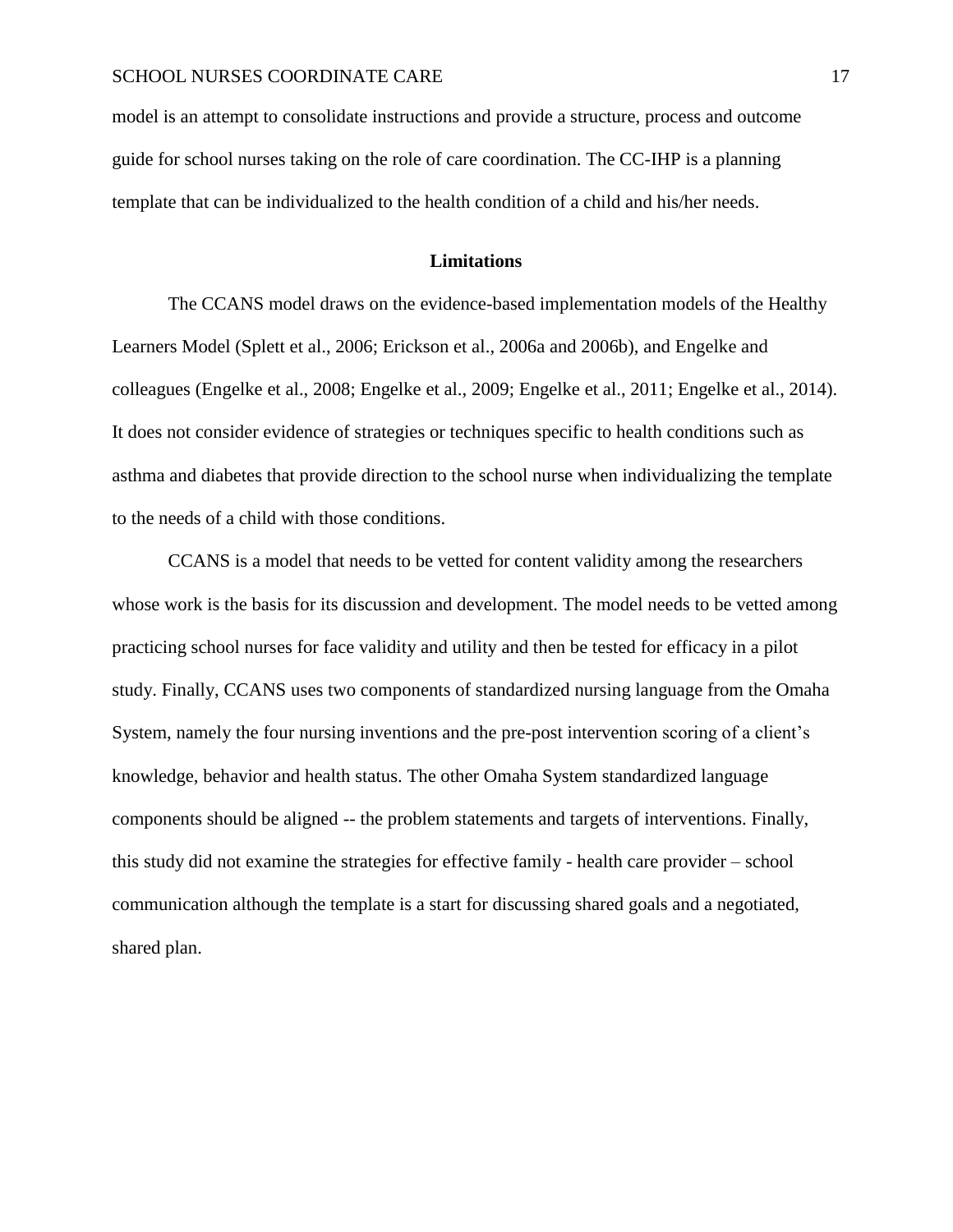#### **Recommendations**

Based on the limitations, recommendations regarding the CCANS model include:

- Determine the validity and utility of the CCANS model with school nurse researchers upon whose work the model is based and among practicing school nurses. Determine the efficiency of the model via pilot testing.

- Continue to align the CCANS model components to the Omaha System, an electronic, interoperable, standardized planning and documentation language. Design an adaptable electronic format for ease of planning, documenting, evaluating, communicating and summarizing nursing interventions and student outcomes.

- Consolidate effective assessments, interventions and outcome measures for specific conditions such as asthma, diabetes, seizures and severe allergic reactions. Align the interventions to the CCANS model.

- School nurses should use the model to describe their complex role to their education team member who may say they are not sure what to expect or what they should ask of school nurses beyond the observable medical procedures and treatments.

- CCANS is standard template aligned to pediatric care coordination guidelines. School nurses should use it to describe to the health care community their role as care coordinators for children and youth with chronic health conditions. Primary health providers, namely pediatricians and family practice physicians, advanced practice Registered Nurses (APRNs) and physician assistants, need to view the school nurse as an essential, not adjunct, member of the core health care provider team for children and youth.

- Consistently using a standard definition, components and measurement for care coordination should assist school nurses being recognized as care coordinators by the health care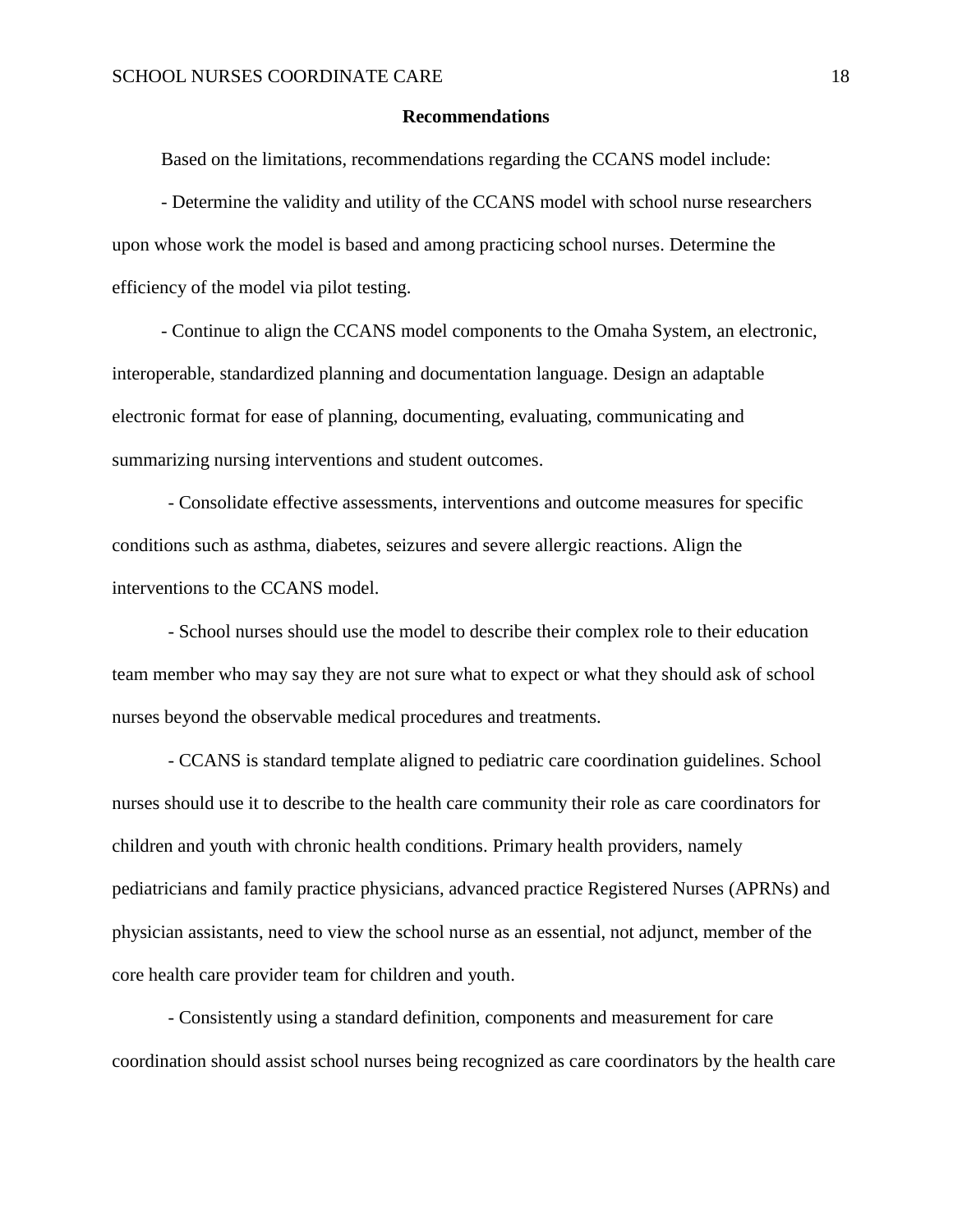industry. This will be essential when payment for care coordination is considered (Bachman et al., 2015; Raphael et al., 2014).

#### **Conclusion**

Children and youth with special health care needs have the dual task of learning, growing and developing *and* learning to live with a chronic health condition. School nurses are the primary care providers and care coordinators for children with chronic health conditions because the children are in school a majority of their weekday waking hours. School nurses, with incremental changes in their practice, provide child-centered, proactive care that fosters self-care and independence. The model, Care Coordination Arranged by Nurses in Schools (CCANS), provides a guide to planning and documenting services that can achieve a high impact on children's health status and academic success.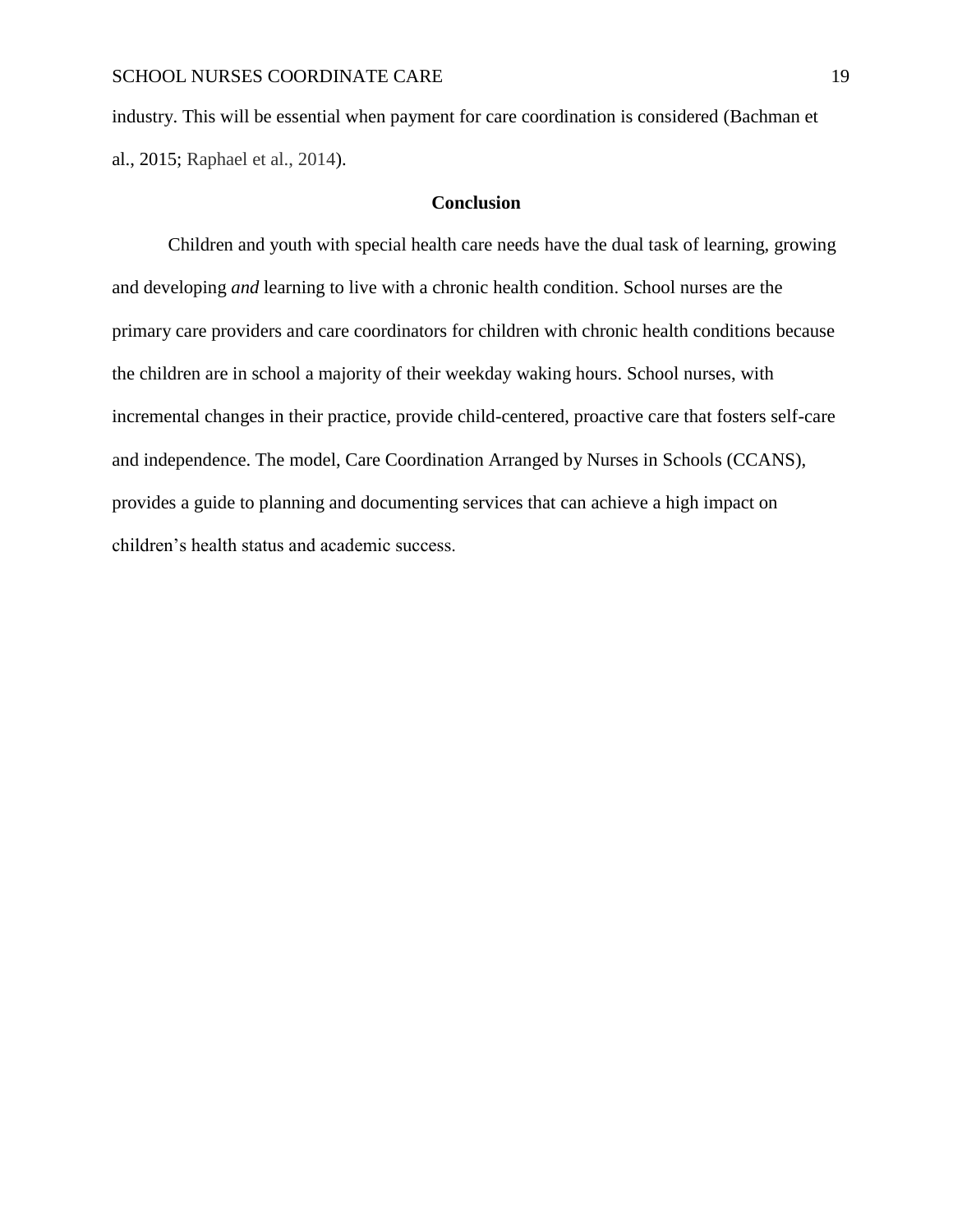#### **References**

- American Academy of Pediatrics (AAP) Council on School Health. (2016, June). Role of the school nurse in providing school health. *Pediatrics, 137*(6), e0852-e0856. doi: 10.1542/peds.2016-0852
- American Academy of Pediatrics (AAP) Committee on Hospital Care and Institute for Patientand Family-Centered Care. (2012). Patient- and family-centered care and the pediatrician's role. *Pediatrics, 129*, 394-404. doi: 10.1542/peds.2011-3084
- American Academy of Pediatrics (AAP) Council on Children with Disabilities and Medical Home. (2014). Patient- and family-centered care coordination: A framework for integrating care for children and youth across multiple systems. *Pediatrics, 133*(5), e1451-e1460. doi: 10.1542/peds.2014-0318
- American Nurses Association (ANA) & National Association of School Nurses (NASN). (2011). *School nursing: Scope and standards of practice* (2nd ed.)*.* Silver Spring, MD: Nursebooks.org.
- Antonelli, R. C., McAllister, J. W., & Popp, J. (2009, May). *Making care coordination a critical component of the pediatric health system: A multidisciplinary framework*. New York, NY: The Commonwealth Fund. Retrieved from http://www.commonwealthfund.org/publications/fund-reports/2009/may/making-carecoordination-a-critical-component-of-the-pediatric-health-system

Association of Maternal & Child Health Programs (AMCHP). (2014, March). *Standards for systems of care for children and youth with special health care needs.* Palo Alto, CA: Lucile Packard Foundation for Children's Health. Retrieved from http://www.lpfch.org/sites/default/files/field/publications/developing\_structure and process\_standards\_charts.pdf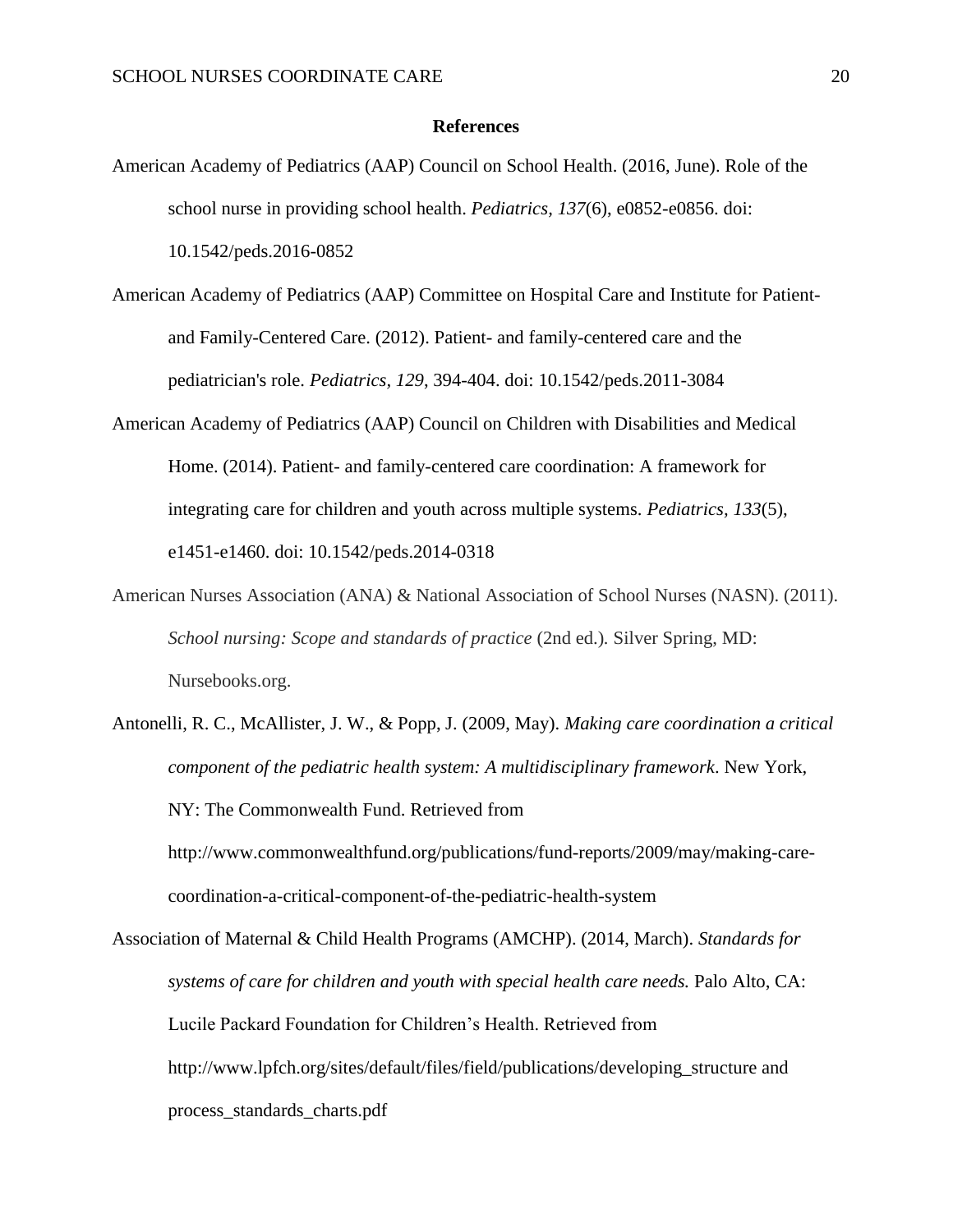- Bachman, S. S., Comeau, M., & Jankovsky, K. M. (2015, November). *The care coordination conundrum and children and youth with special health care needs.* Palo Alto, CA: Lucile Packard Foundation for Children's Health, The Catalyst Center: Improving Coverage and Financing of Care for Children and Youth with Special Health Care Needs. Retrieved from http://www.lpfch.org/publication/care-coordination-conundrum
- Bobo, N., Kaup, T., McCarty, P., & Carlson, J. P. (2011). Diabetes management at school: Application of the healthy learner model. *The Journal of School Nursing, 27*(3), 171-184. doi: 10.1177/1059840510394190
- Bonaiuto, M. M. (2007). School nurse case management: Achieving health and educational outcomes. *The Journal of School Nursing, 23*(4), 202-209. doi: 10.1177/10598405070230040401
- Department of Human Services (DHS). 2016. *Person-centered practices.* Department of Human Services Programs and Providers. Retrieved from https://mn.gov/dhs/partners-andproviders/continuing-care/provider-information/person-centered-practices/
- Engelke, M. K., Guttu, M., & Warren, M. B. (2009). Defining, delivering, and documenting the outcomes of case management by school nurses. *The Journal of School Nursing, 25*(6), 417-426. doi: 10.1177/1059840509347377
- Engelke, M. K., Guttu, M., Warren, M. B., & Swanson, M. (2008). School nurse case management for children with chronic illness: Health, academic, and quality of life outcomes**.** *The Journal of School Nursing, 24*(4), 205-214. doi: 10.1177/1059840508319929

Engelke, M. K., Swanson, M., & Guttu, M. (2014). Process and outcomes of school nurse case management for students with asthma. *The Journal of School Nursing*, *30*(3), 196-205. doi: 10.1177/1059840513507084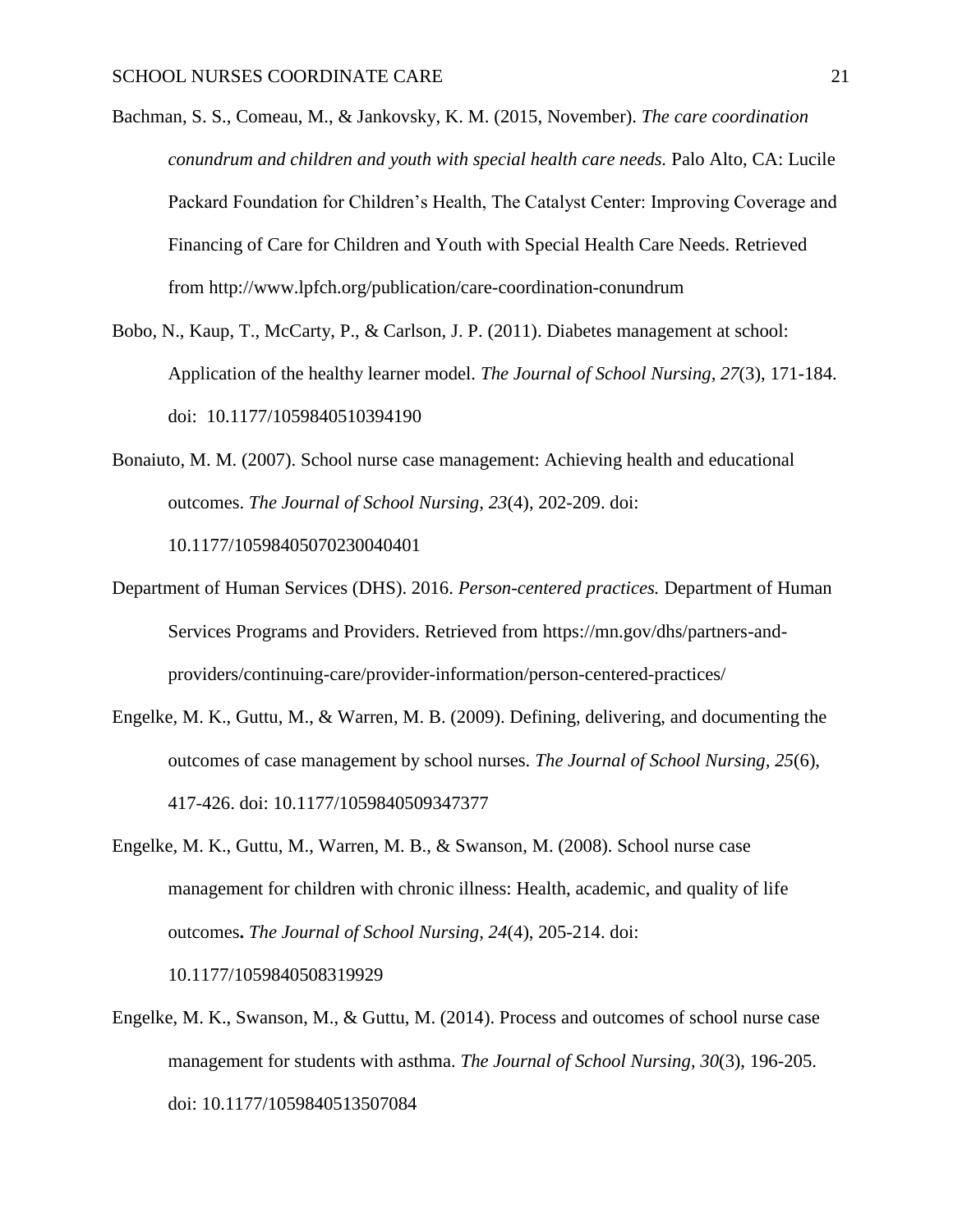- Engelke, M. K., Warren, M. B., Guttu, M., & Lovern, S. (2011). School nurses and children with diabetes: A descriptive study. *North Carolina Medical Journal, 72*(5), 351-358.
- Erickson, C. D., Splett, P., Mullett, S., & Heiman, M. (2006a). The healthy learner model for student chronic condition management ‐ Part 1. *The Journal of School Nursing, 22*(6), 310 -318. doi: http://dx.doi.org.pearl.stkate.edu/10.1177/10598405060220060201
- Erickson, C. D., Splett, P., Mullett, S., Jensen, C., & Belsth, S. (2006b). The healthy learner model for student chronic condition management - The asthma initiative, Part II. *The Journal of School Nursing, 22*(6), 319-329. doi: 10.1177/10598405060220060301
- Farmer, J. E., Clark, M. J., Drewel, E. H., Swanson, T. E., & Ge, B. (2011). Consultative care coordination through the medical home for CSHCN: A randomized controlled trial. *Maternal Child Health Journal, 15,* 1110–1118. doi: 10.1007/s10995-010-0658-8
- Lear, J. G. (2007). Health at school: A hidden health care system emerges from the shadows. *Health Affairs, 26*(2), 409-419. doi: 10.1377/hlthaff.26.2.409
- Luehr, R. E., Hudlow, R., & Haugen, N. (2016, June). Children with disabilities and health related barriers to learning: Assessment and planning. Roseville, MN: Minnesota Department of Education.
- Maughan, E., Bobo, N., Butler, S., Schantz, S., & Schoessler, S. (2015). Framework for 21st century school nursing practice. *NASN School Nurse, 3*(4), 218-231. doi: 10.1177/1942602X1558955

McAllister. J. W. (2014). *Achieving a shared plan of care with children and youth with special health care needs, An implementation guide*. Palo Alto, CA: Lucile Packard Foundation for Children's Health. Retrieved from

http://www.lpfch.org/sites/default/files/field/publications/achieving a shared plan of ca re\_implementation.pdf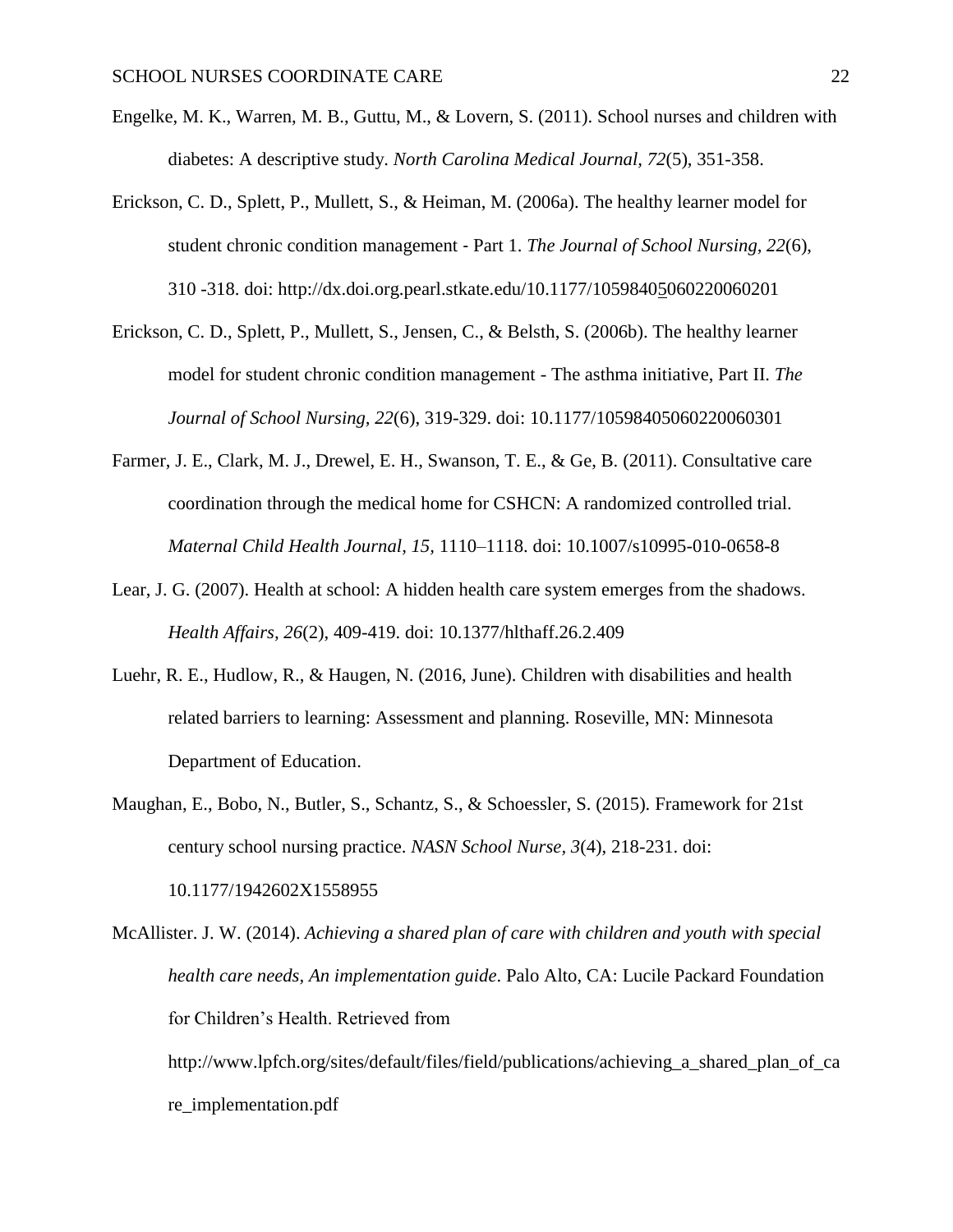- McClanahan, R., & Weismuller, R. C. (2015). School nurses and care coordination for children with complex needs: An integrative review. *The Journal of School Nursing*, *31*(1), 34-43. doi: 10.1177/1059840514550484
- National Association of School Nurses (NASN). (2014). Let's talk documentation! Individualized Healthcare Plans, Webinar #1 in the NASN 2014 winter webinar series. Retrieved from http://schoolnursenet.nasn.org/resources/archivedwebinars
- National Association of School Nurses (NASN). (2015). Individualized healthcare plans: The role of the school nurse. Retrieved from

http://www.nasn.org/PolicyAdvocacy/PositionDocuments/NASNPositionStatements

*Omaha System Overview*. (2016, February). Retrieved from http://www.omahasystem.org/

Raphael, J., Sadof, M., Stille, M., Toomey, S., & Keller, D. (2014, April 7). Not just little adults: Considerations for quality measures of child health care. *National Clearinghouse, Expert Commentary.* Retrieved from

https://www.qualitymeasures.ahrq.gov/expert/printView.aspx?id=47906

- Selekman, J. (Ed.). (2013). *School nursing: A comprehensive text* (2nd ed.). Philadelphia, PA: F.A. Davis & Company.
- Splett, P., Erickson, C. D., Belseth, S. B., & Jensen, C. (2006, August). Evaluation and sustainability of the Healthy Learners asthma initiative. *The Journal of School Health, 76*(6), 276-282. doi: 10.1111/(ISSN)1746-1561
- Sypniewski, R. (2016, January). Motivational interviewing, A practical intervention for school nurses to engage trauma informed care. *NASN School Nurse, 31,* 40-44. doi: 10.1177/1942602X15576777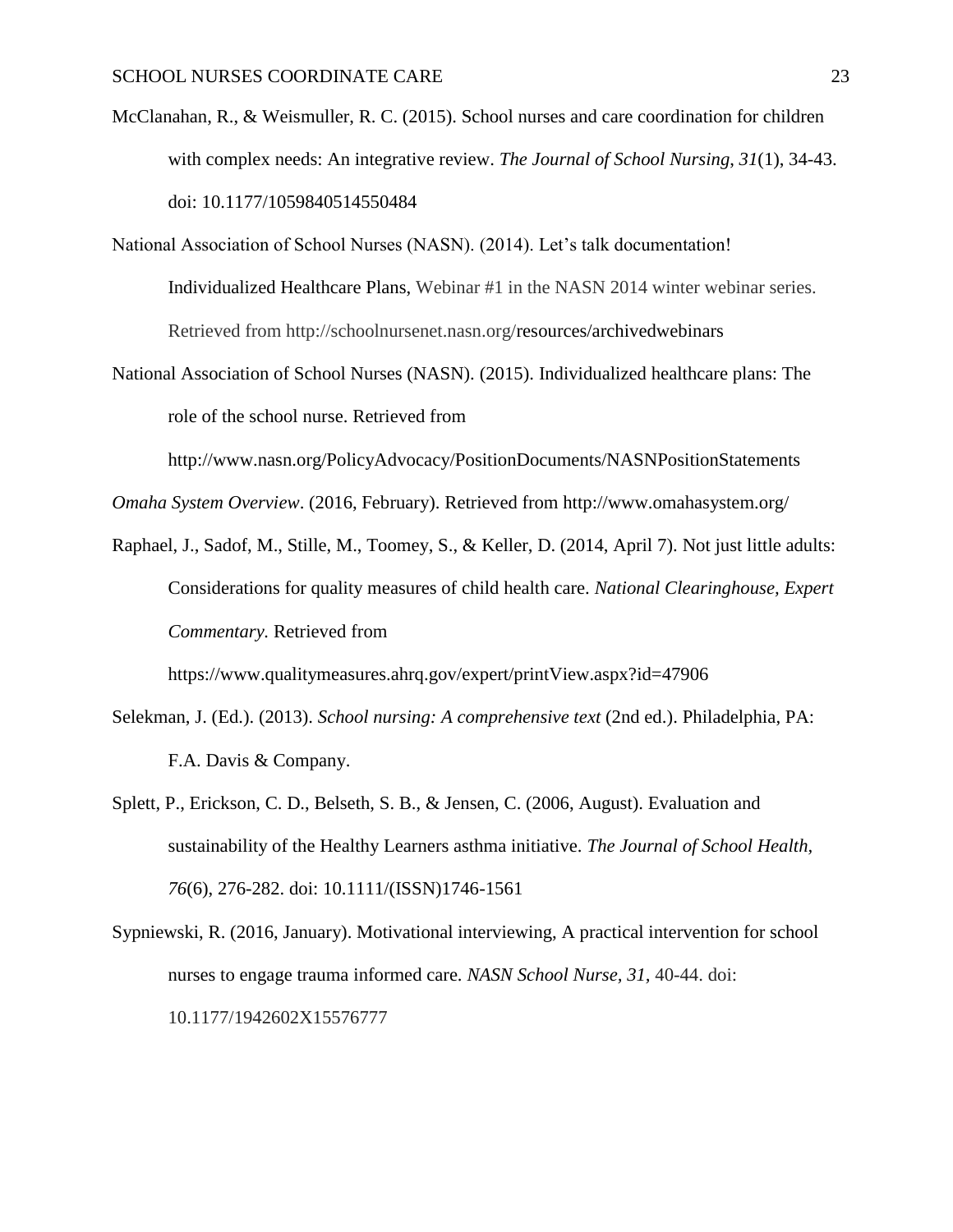# **Care Coordination Arranged by Nurses in Schools (CCANS)**



*Figure 1.* **MODEL: Care Coordination Arranged by Nursing in Schools (CCANS)**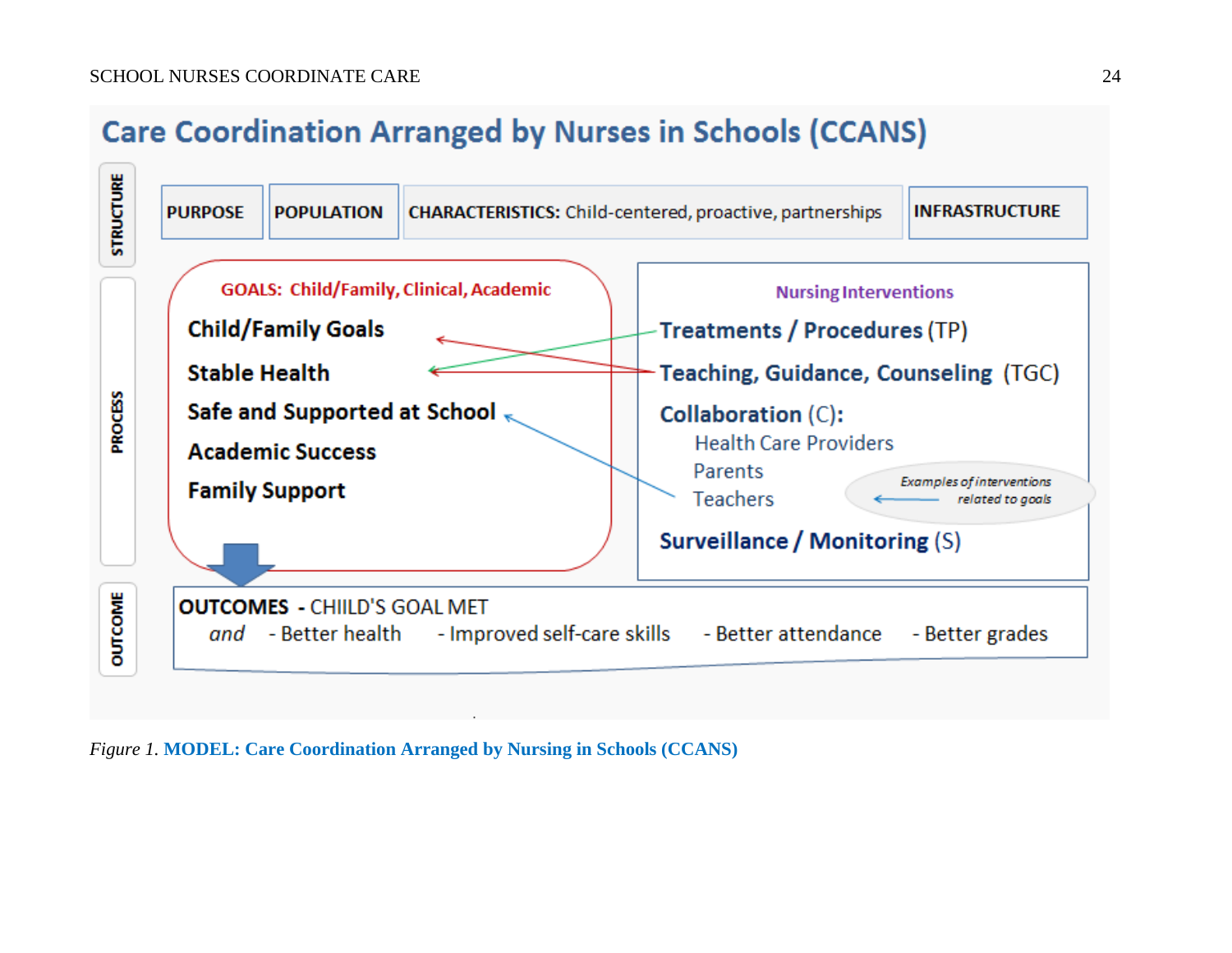| <b>Care Coordination Arranged by Nurses in Schools (CCANS): STRUCTURE</b>          |                                                                                                                                                                                                                                                                                                                                                                                                                                                                                                                                                                                      |  |
|------------------------------------------------------------------------------------|--------------------------------------------------------------------------------------------------------------------------------------------------------------------------------------------------------------------------------------------------------------------------------------------------------------------------------------------------------------------------------------------------------------------------------------------------------------------------------------------------------------------------------------------------------------------------------------|--|
| <b>Structure</b>                                                                   | <b>System Support</b>                                                                                                                                                                                                                                                                                                                                                                                                                                                                                                                                                                |  |
| <b>Purpose:</b>                                                                    | Support children with chronic health conditions to be in stable health and ready to learn, willing and able, present and<br>participating, benefiting from their educational programs.                                                                                                                                                                                                                                                                                                                                                                                               |  |
|                                                                                    | Rationale: Care coordination is a research-based model that has demonstrated reduction in barriers to learning for<br>children with chronic health problems including improving health status and self-management skills, reducing absenteeism,<br>improving grades, improving peer relationships, and family satisfaction (Bobo et al., 2011; Engelke et al., 2008; Engelke et<br>2009; Engelke et al., 2014; Erickson et al., 2006a; Splett et al., 2006).                                                                                                                         |  |
|                                                                                    | <i>Characteristics:</i> "(a) collaboration, (b) communication, (c) care planning and nursing process, (d) continuous<br>coordination, (e) clinical expertise, and (f) complementary components (family and child-centered approach, early<br>intervention geared to the developmental needs of the child/adolescent and focus on provision of culturally appropriate<br>services within a community context" (McClanahan & Weismuller, 2015, pp. 37 and 40).                                                                                                                         |  |
| <b>Population:</b>                                                                 | Children and youth who have chronic health conditions (not an episodic condition or temporary crisis) that is limiting their<br>optimal level of health and interfering with their performance at school.                                                                                                                                                                                                                                                                                                                                                                            |  |
|                                                                                    | Considerations: Children and youth under-achieving academically, poor attendance, with a new or recent diagnosis,<br>unstable illness, inconsistently following the health care regimen, no consistent medical care, family unable or unwilling to<br>provide support, difficulty with peers and/or friends or and behavioral problems, additional health problems and with social-<br>emotional risk factors, and receiving special education and related services.                                                                                                                 |  |
|                                                                                    | (Erickson et al, 2006a; Engelke et al., 2008; Engelke et al., 2009)                                                                                                                                                                                                                                                                                                                                                                                                                                                                                                                  |  |
| *Characteristic 1.<br><b>Child-centered</b>                                        | "Person-centered practices focus on each person's abilities and strengths, including natural supports, so that he or she can<br>maintain or work toward: What is important to him or her [and] what is important for him or her. Plans that are person-<br>centered help children develop and use resources to support their goals and preferences." Providers "understand, respect<br>and honor the things each person thinks are important" (Department of Human Services [DHS], 2016, webpage Person-<br>centered practices).                                                     |  |
|                                                                                    | "Listening to and respecting each child and his or her family. Honoring racial, ethnic, cultural, and socioeconomic background<br>and patient and family experiences and incorporating them in accordance with patient and family preference into the planning<br>and delivery of health careRecognizing and building on the strengths of individual children and families and empowering<br>them to discover their own strengths, build confidence, and participate in making choices and decisions about their health<br>care" (American Association of Pediatrics, 2012, p. 395). |  |
| <b>Characteristic 2.</b><br><b>Promote self-care</b><br>skills and<br>independence | Educate and support students/families to make decisions and participate in their own care, including health promotion and<br>disease prevention behaviors and supporting development of personal capacity to manage health and transition to adult<br>independence (Erickson et al., 2006a; Maughan et al., 2015)                                                                                                                                                                                                                                                                    |  |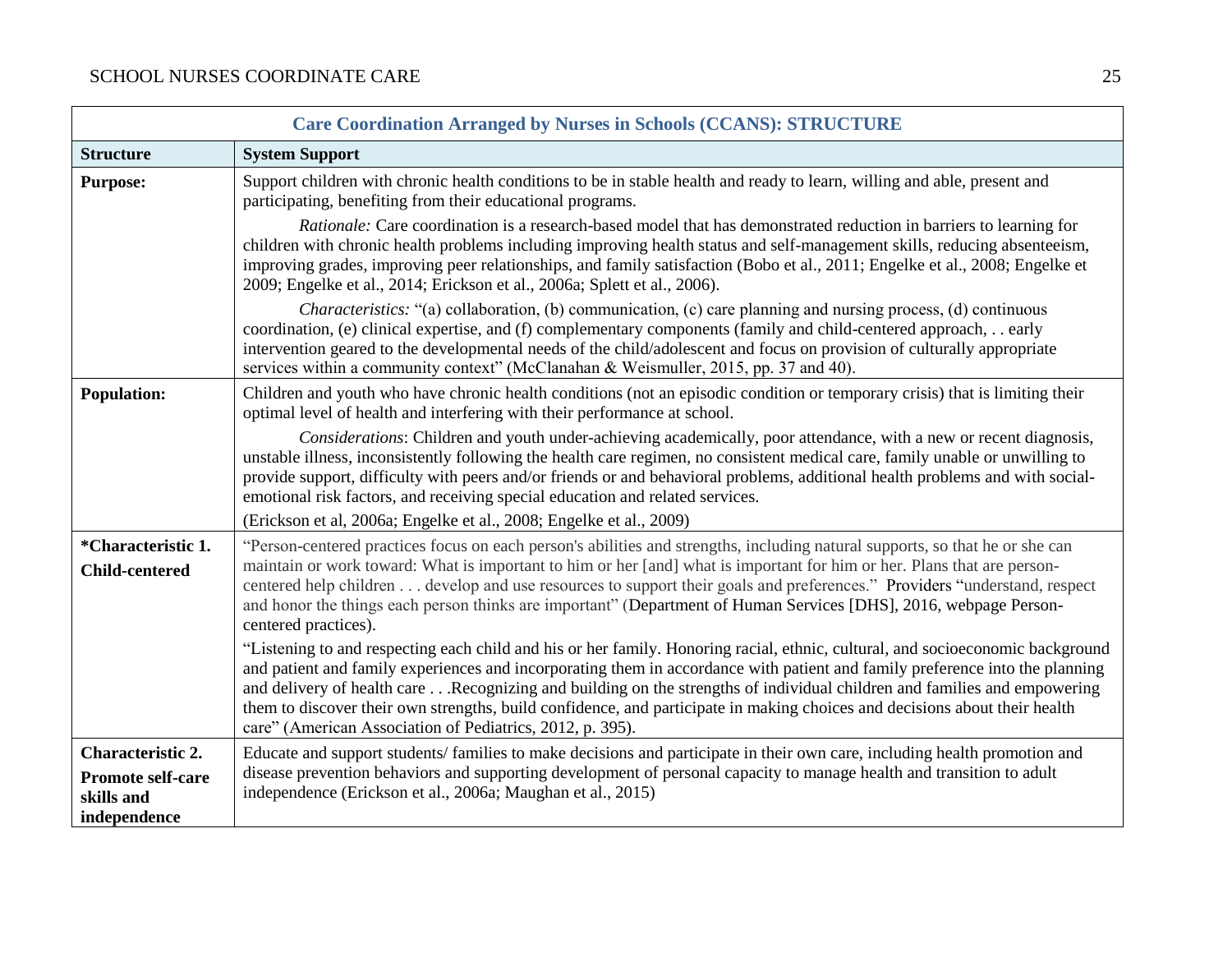| <b>Characteristic 3.</b>               | - Beyond responding to crises and problems, focus on prevention (Engelke et al., 2008; Erickson et al., 2006a)                                                                                                                                                                                                                                                   |  |  |
|----------------------------------------|------------------------------------------------------------------------------------------------------------------------------------------------------------------------------------------------------------------------------------------------------------------------------------------------------------------------------------------------------------------|--|--|
| <b>Plan: Proactive,</b><br>consistent, | - Goal oriented, not random interventions, based on the specific needs of the child and evaluated based on their impact on the<br>child (Engelke et al., 2008)                                                                                                                                                                                                   |  |  |
| coordinated,<br>effective              | - Intervene directly with the child, providing clinical services (treatments and procedures; teaching, counseling and support;<br>and surveillance and monitoring) "that is age-appropriate, culturally specific, incremental and on-going" (Erickson et al,<br>2006a, p. 314), and by collaborating with parents, health care providers and teachers and staff. |  |  |
|                                        | - Document interventions AND outcomes: Safe school environment, child's health symptom management and self-care ability,<br>academic success, supportive family/peer relationships; and health care coordination. Success is not based on "the number or<br>type of interventions the school nurse implements" (Engelke et al., 2008, p. 2006).                  |  |  |
| <b>Characteristic 4.</b>               | "Integrated services with the [child], family, health care providers, and  educators participating in the [child's] care,"                                                                                                                                                                                                                                       |  |  |
| <b>Promote</b><br>partnerships         | (McClanahan & Weismuller, 2015. p. 35)                                                                                                                                                                                                                                                                                                                           |  |  |
| <b>Infrastructure to</b>               | Leadership: Support from school administrators and community partners to refocus nursing practice (Erickson et al., 2006a)                                                                                                                                                                                                                                       |  |  |
| <b>Support Care</b>                    | Evidence-based Practice (Erickson et al., 2006a)                                                                                                                                                                                                                                                                                                                 |  |  |
| Coordination                           | - Research-based strategies, integrated with school nursing expertise that focus on impact on learning that are synthesized<br>into evidence-based guidelines for nursing practice that are adapted to unique needs of children and parent preferences)                                                                                                          |  |  |
|                                        | Professional Development and Capacity Building (Engelke et al., 2008; Erickson et al., 2006a)                                                                                                                                                                                                                                                                    |  |  |
|                                        | - Professional development and reinforcement                                                                                                                                                                                                                                                                                                                     |  |  |
|                                        | - Access to clinical expertise and resources                                                                                                                                                                                                                                                                                                                     |  |  |
|                                        | Protocols and Tools (Erickson et al., 2006a; Guttu, M. Personal communication, July, 2014)                                                                                                                                                                                                                                                                       |  |  |
|                                        | - Tools: Parent consent; Assessment; Set curriculum; Communication with teachers, parents and health care providers; and<br>Documentation of baseline health and academic data, child's goals, activities and emergencies, and outcomes.                                                                                                                         |  |  |

# *Figure 2.* **STRUCTURE: CCANS Components**

**\***Characteristics 1-4 derived from Antonelli et al. (2009)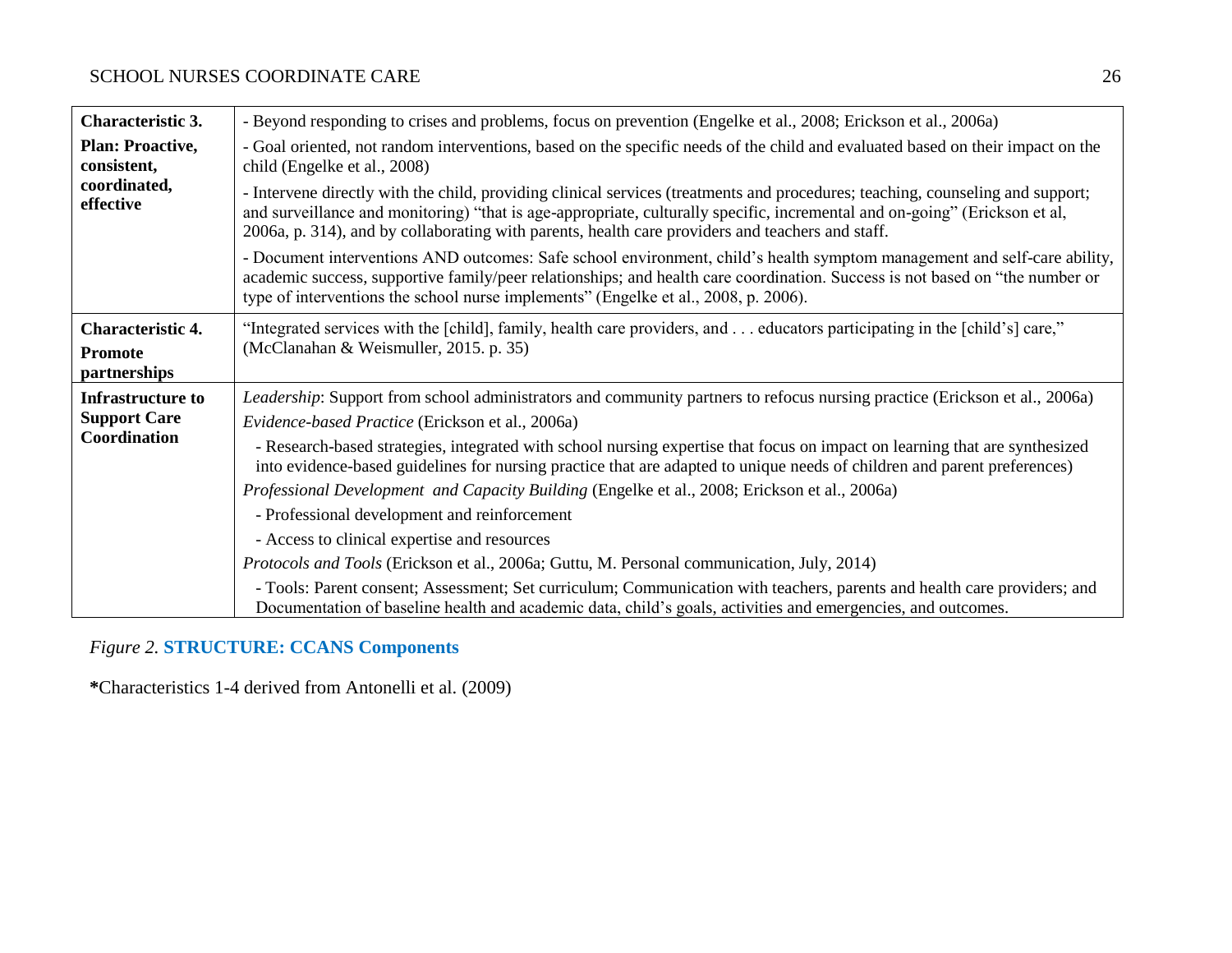| Care Coordination Arranged by Nurses in School (CCANS): PROCESS - Assessment and Evaluation Data |                                                                                                                                      |                                                                                                                                                    |
|--------------------------------------------------------------------------------------------------|--------------------------------------------------------------------------------------------------------------------------------------|----------------------------------------------------------------------------------------------------------------------------------------------------|
| <b>ASSESSMENT: Parent</b>                                                                        | <b>ASSESSMENT: Child</b>                                                                                                             | <b>ASSESSMENT: Teacher</b>                                                                                                                         |
| Parent's goal for child:<br>What matters, is important to the parent                             | Child's goal:<br>What matters, is important to the child                                                                             | $\mathbf{X}$                                                                                                                                       |
| Rating scale for items below: 1 (low) - 5 (high)                                                 | Rating scale for items below: 1 (low) - 5 (high)                                                                                     | Rating scale for items below: 1 (low) - 5 (high)                                                                                                   |
| 1) Child's ability to manage health condition                                                    | 1) Child' ability to manage health condition                                                                                         | 1) Child's ability to manage health condition                                                                                                      |
| X                                                                                                | 2) Can pay attention in class                                                                                                        | 2) Ability to pay attention in class                                                                                                               |
|                                                                                                  | (concentrate and participate in class)                                                                                               | (concentrate and participate in class)                                                                                                             |
| 3) Can keep up with homework                                                                     | 3) Can keep up with homework                                                                                                         | 3) Can keep up with homework                                                                                                                       |
| 4) Feels child is safe at school (regarding health                                               | 4) Feels safe at school (regarding health condition)                                                                                 | 4) Is prepared to respond to an urgent situation                                                                                                   |
| condition)                                                                                       |                                                                                                                                      | (Child has EAP, staff trained, and able to carry out<br>EAP comfortable, willing, demonstrates tasks)                                              |
|                                                                                                  |                                                                                                                                      | 5a) Accommodates for health treatment (Staff<br>demonstrate knowledge of health condition,<br>treatment and impact on learning; provides supports) |
|                                                                                                  |                                                                                                                                      | 5b) Accommodates for instruction/classroom needs                                                                                                   |
| Measurement:                                                                                     | * Health and health behavior : Scale $1(low) - 5(high)$                                                                              | Measurement:                                                                                                                                       |
| Positive change, No change or Negative change                                                    | - Behavior<br>- Knowledge<br>- Status                                                                                                | Positive change, No change or Negative change                                                                                                      |
|                                                                                                  | (Omaha System, 2016)                                                                                                                 |                                                                                                                                                    |
| Health status, health care and Quality of Life                                                   | Health status, self-care and Quality of Life                                                                                         | Academic and school participation variables                                                                                                        |
| Number of clinic visits, urgent/emergency care and<br>hospitalizations in 3 months/ year         | Number and severity of symptoms                                                                                                      | - Grades<br>- Attendance                                                                                                                           |
| Child has regular health care provider                                                           | Number and type problems with mediations/<br>treatments: example:<br>- Mechanics of medication /treatment,                           | - Office referrals/behavior reports<br>- Health services office visits (regular and episodic<br>care)                                              |
| Child has health insurance                                                                       | - other interfering factors                                                                                                          |                                                                                                                                                    |
| Quality of life (worry, stress on family, parent's<br>work)                                      | Quality of life (worry, stress, coping strategies, peer<br>friendships, activity level and participation,<br>satisfaction/happiness) |                                                                                                                                                    |

*Figure 3.* **PROCESS 1-ASSESSMENT: Baseline and Results Data,** derived from Engelke et al., 2008; Engelke et al., 2009, p. 423; Omaha System¸ 2016. \* Note: The Omaha System is used to measure the individual client's response to intervention. The collaborative interventions (parent and teacher) are measured by Positive change, No Change or Negative change.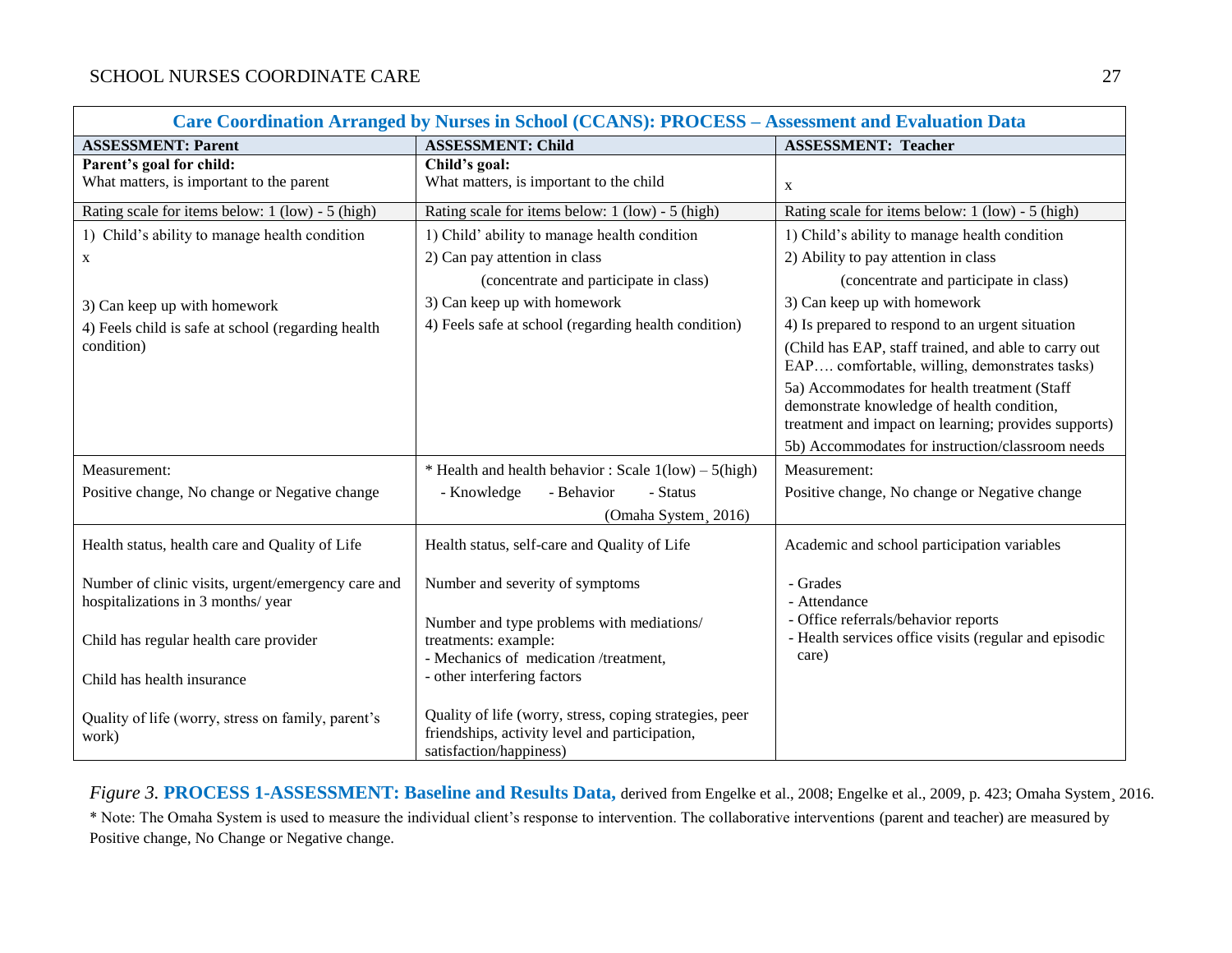| <b>Care Coordination Individual Healthcare Plan (CC-IHP): INTERVENTIONS</b> |                                                                                                                                                                                                                                                                                                                                                                                                                                                                                                                                                                                                                                                                                                                                        |  |
|-----------------------------------------------------------------------------|----------------------------------------------------------------------------------------------------------------------------------------------------------------------------------------------------------------------------------------------------------------------------------------------------------------------------------------------------------------------------------------------------------------------------------------------------------------------------------------------------------------------------------------------------------------------------------------------------------------------------------------------------------------------------------------------------------------------------------------|--|
|                                                                             | Four Nursing Interventions include delegated medical functions and independent nursing functions:<br>1) Treatments and Procedures (TP); 2) Teaching, Guidance and Counseling (TGC); 3) Collaboration (called Case Management in the Omaha System)<br>with a) Health Care Providers (C-HCP), b) Parents (C-P) and c) Teachers (C-T); and 4) Surveillance or Monitoring $(S)$                                                                                                                                                                                                                                                                                                                                                            |  |
| Treatments and Procedures (TP)<br>$\Box$                                    | <b>Definition: Treatments and Procedures:</b> "Technical activities such as wound care, specimen collection, resistive exercises, and medication prescriptions that<br>are designed to prevent, decrease, or alleviate signs and symptoms of the individual/family/community" (The Omaha System, 2016, webpage Overview,<br>Intervention Scheme).                                                                                                                                                                                                                                                                                                                                                                                      |  |
|                                                                             | 1) IHP and EAP - Provide for each child in CC<br>- Engage child and parent in developing plan of care<br>- Given the Emergency Action Plan (EAP) from the Health Care Provider (HCP), plan who will do what when at school<br>- Disseminate plan and explain to educator / staff who need to know; provide copy to parent for use with child care and other adult family members who care<br>for the child; with parent permission, share with HCP                                                                                                                                                                                                                                                                                     |  |
|                                                                             | 2) Medication/Treatment management – per school protocol<br>- With parent consent, obtain diagnosis (and ICD-10 code), medical order for medication and treatments, potential side effects or other concerns, activity<br>limitations and EAP from HCP; consult with pharmacist (as needed)<br>- Obtain from parent medication and treatment equipment; listen to parent/child preferences regarding medication/treatment administration<br>- Prepare medications/treatments for daily administration; prepare medication for episodic/ urgent administration including disaster planning<br>- Delegate, train, supervise and evaluate staff who administer medications and treatments in school and other settings (ex., field trips) |  |
|                                                                             | 3) Medication Administration - per school protocol<br>- Listen to and incorporate parent/child preferences and effective strategies<br>- Administer medication/treatment per training, orders and school protocol<br>- With each medication/treatment, reinforce child's knowledge and incremental self-care skills, providing support/problem solving<br>- Document daily mediations and treatments; document episodic /urgent treatments<br>- Document episodic office visits for assurance, coping or other reasons                                                                                                                                                                                                                 |  |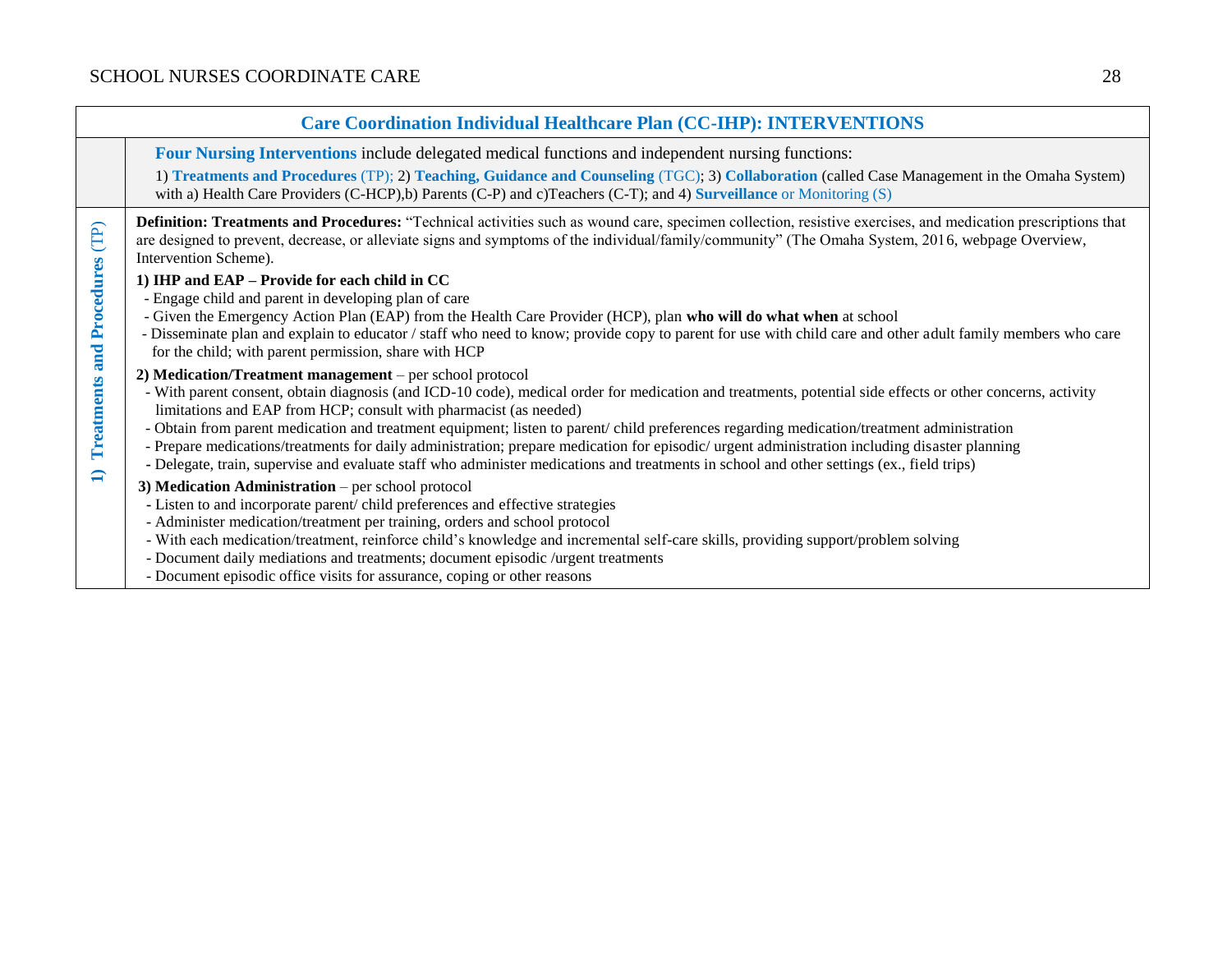┬

| Guidance, and Counseling (TGC)      | Definition: Teaching, Guidance, and Counseling: "Activities designed to provide information and materials, encourage action and responsibility for self-care<br>and coping, and assist the individual/family/community to make decisions and solve problems" (The Omaha System, 2016, webpage Overview, Intervention<br>Scheme).                                                                                                                                                                                         |
|-------------------------------------|--------------------------------------------------------------------------------------------------------------------------------------------------------------------------------------------------------------------------------------------------------------------------------------------------------------------------------------------------------------------------------------------------------------------------------------------------------------------------------------------------------------------------|
|                                     | 1) Provide psychosocial support - Provide for each child in Care Coordination<br>- Listen to and incorporate parent/child preferences and effective strategies<br>- At each encounter with the child, reinforce knowledge, Support coping skills; teach incremental self-care skills, provide support/problem solving                                                                                                                                                                                                    |
|                                     | 2) Proactive, preventive sessions<br>- Schedule and meet child in short weekly sessions; occasionally parent contact may substitute – ask parent to discuss with child and support self-care efficacy<br>- Provide; child-centered teaching and counseling that is age-appropriate, culturally specific, incremental and on-going. (Engelke et al., 2008, p. 314); teach<br>developmentally appropriate self-management skills. Long term goal: transition to adult independence (p. 317)                                |
|                                     | - Use child-centered Motivational Interview strategies (NASN training video) based on child's goals:<br>Example: For child with Asthma, child's goal is go out for recess daily. Teach child to plan ahead for preventive inhaler dose before recess, not because it<br>increase airflow (clinician's goal), but because it ensures child will be able to play vigorously at recess (child's goal)                                                                                                                       |
| Teaching,<br>$\widehat{\mathbf{a}}$ | - Recognize managing a chronic condition is difficult: Requires repeating actions regularly where benefits may/may not be obvious.<br>Follow medication regime, even if awkward, inconvenient, has side effects<br>Requires major changes: - Always alert for signs, symptoms (check at least daily), threats<br>- May need to make lifestyle changes: schedules, eating, exercise, etc.<br>- Take action when symptoms occur – Take measurements (peek flow, blood glucose), Use medication, Contact HCP if it reoccurs |
|                                     | 3) Assess BASELINE, PROGRESS and RESULTS:<br>Using age-appropriate measurement of knowledge and skills, rate the child 1(low) -5 (high) for each:<br>- Knowledge - "what the client knows" - Behavior - "what the client does"<br>- Status - "number and severity of the client's signs and symptoms or predicament" (Omaha System, 2016, webpage, Problem Rating Scale for Outcomes)                                                                                                                                    |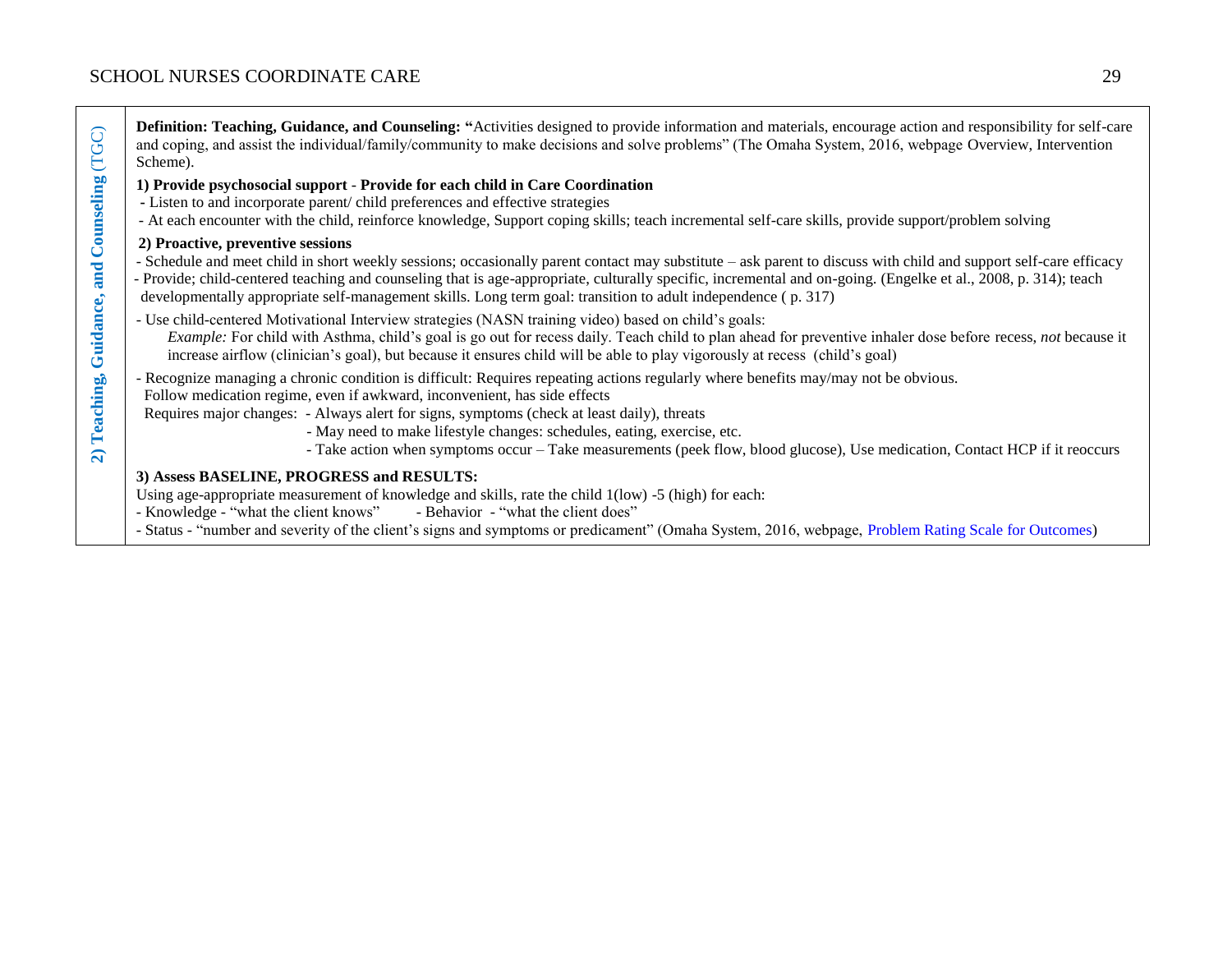|                                                                              | Definition: Case Management: "Activities such as coordination, advocacy, and referral that facilitate service delivery, improve communication among health<br>and human service providers, promote assertiveness, and guide the individual/family/community toward use of appropriate resources" (The Omaha System,<br>Overview, Intervention Scheme, 2016).                                                                                                                                                                                                                                                                                                                                                                                                                                                                                       |  |  |
|------------------------------------------------------------------------------|----------------------------------------------------------------------------------------------------------------------------------------------------------------------------------------------------------------------------------------------------------------------------------------------------------------------------------------------------------------------------------------------------------------------------------------------------------------------------------------------------------------------------------------------------------------------------------------------------------------------------------------------------------------------------------------------------------------------------------------------------------------------------------------------------------------------------------------------------|--|--|
| 3a) Collaboration - Health Care<br><b>Accurate care</b><br>Provider (C-HCP): | 1) Care plan is based on current clinical guidelines                                                                                                                                                                                                                                                                                                                                                                                                                                                                                                                                                                                                                                                                                                                                                                                               |  |  |
|                                                                              | 2) Medication/Treatment plan and medical orders<br>- (Same as above) With parent consent, obtain diagnosis (and ICD-10 code), medical order for medication and treatments, potential side effects or other<br>concerns, activity limitations and EAP from HCP; consult with pharmacist (as needed)                                                                                                                                                                                                                                                                                                                                                                                                                                                                                                                                                 |  |  |
|                                                                              | 3) Communicate plan with HCP<br>- With HCP, parent and school nurse, establish an agreed-upon communication plan with HCP<br>Report urgent health situations - frequency, intensity, duration, results<br>Report health status of child periodically, especially for children with new diagnoses, complex needs and those returning to school after urgent/ emergency<br>care and/or hospitalizations<br>Problems regarding school / home compliance with treatment plan<br>Impact on learning of the chronic health condition<br>- Share IHP / school's plan to implement EAP with parent permission<br>- Request orders for needed supplies or equipment (ex., spacers for asthma inhalers)<br>- Consult with HCP regarding parent and child understanding of the chronic condition and plan<br>Optimal: Electronic interoperable health records |  |  |
| 3b) Collaboration<br>Parent (C-P): Consistent care                           | 1) IHP and EAP - Provide for each child in Care Coordination<br>- (same as above) Engage child and parent in developing plan of care<br>- (same as above) Share copies of IHP and EAP with parent for use with child care and other adult family members who care for the child; with parent<br>permission, share with HCP                                                                                                                                                                                                                                                                                                                                                                                                                                                                                                                         |  |  |
|                                                                              | 2) Obtain Medication/Treatment plan and medical orders<br>- (Same as above) With parent consent, obtain diagnosis (and ICD-10 code), medical order for medication and treatments, potential side effects or other<br>concerns, activity limitations and EAP from HCP; consult with pharmacist (as needed)<br>- (Same as above) Obtain from parent medication and treatment equipment; listen to parent/child preferences regarding medication/treatment administration                                                                                                                                                                                                                                                                                                                                                                             |  |  |
|                                                                              | 3) Implement IHP - Child-Family-centered Care Coordination<br>- Confirm parent's understanding of the chronic condition and treatment regime; Assess comfort level with the plan<br>- Confirm the parent's and child's goals (see Assessment)<br>- Enlist support for child-centered proactive, prevention weekly sessions with the child<br>- Provide parent information regarding age-appropriate expectations for the child's skills, self-care, and activities<br>- Provide strategies for socio-emotional support                                                                                                                                                                                                                                                                                                                             |  |  |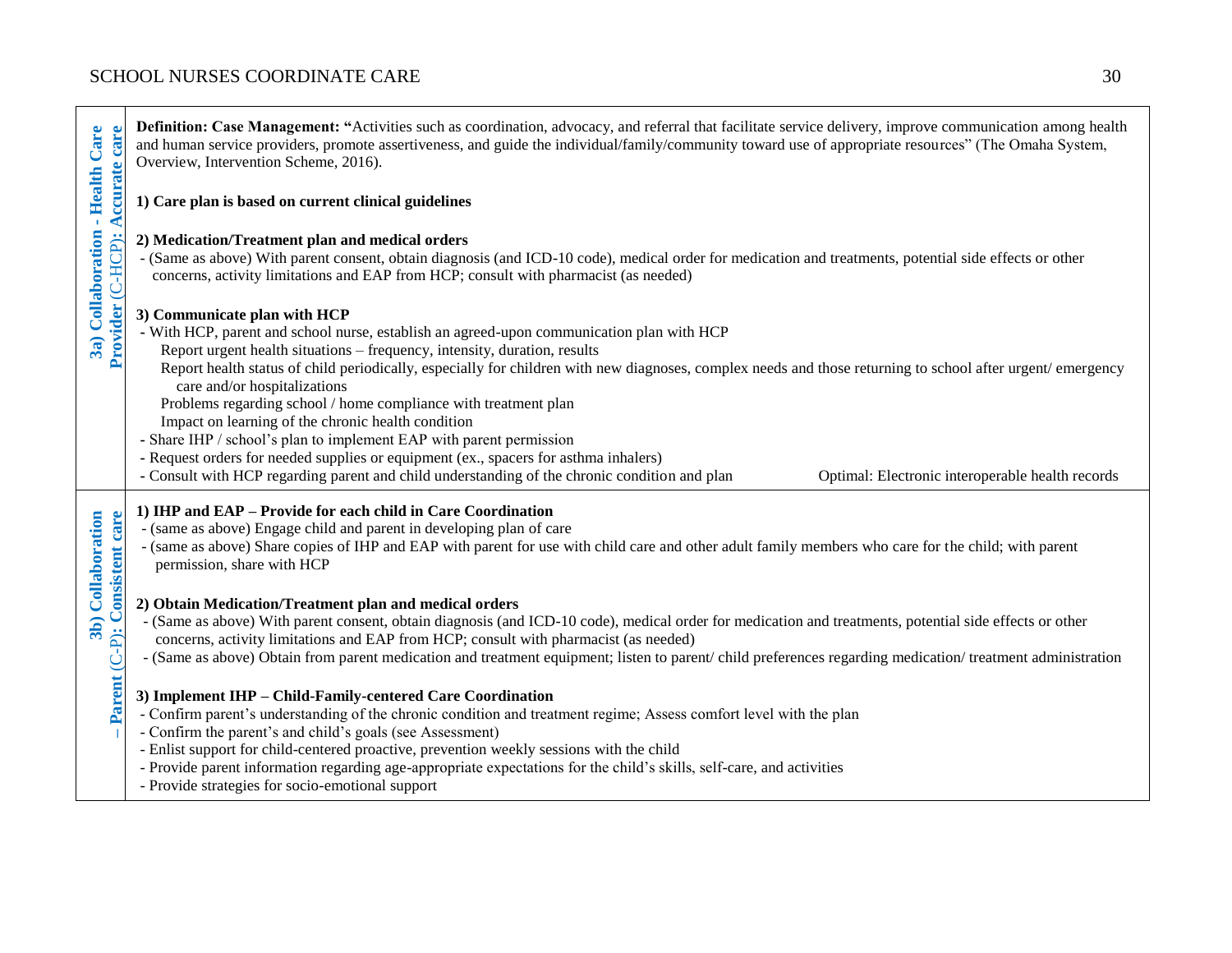| - Teachers/ School Staff<br>and Support at School<br>- Safety<br>3) Collaboration<br>م<br>ا | 1) IHP and EAP - Provide for each child in Care Coordination<br>- (same as above) Given the Emergency Action Plan (EAP) from Health Care Provider (HCP), plan who will do what when at school<br>- (same as above) Disseminate plan and explain to educator / staff who need to know<br>- Remediate barriers to a having a safe environment for the child: Examples: Remove allergy triggers                                                                                                                                                                                                                                                                                                                                                                                                   |
|---------------------------------------------------------------------------------------------|------------------------------------------------------------------------------------------------------------------------------------------------------------------------------------------------------------------------------------------------------------------------------------------------------------------------------------------------------------------------------------------------------------------------------------------------------------------------------------------------------------------------------------------------------------------------------------------------------------------------------------------------------------------------------------------------------------------------------------------------------------------------------------------------|
|                                                                                             | 2) Medication/Treatment management - per school protocol<br>- Train staff who administer medications and treatments in school and other settings (ex., field trips) for daily care or for urgent care according to the EAP                                                                                                                                                                                                                                                                                                                                                                                                                                                                                                                                                                     |
|                                                                                             | 3) Implement Care Coordination IHP<br>- Provide the child's teachers and school staff with the need to know information about the chronic condition and treatment regime (signs/symptoms, triggers,<br>prevention) and impact on learning of the chronic health condition<br>- Assess skills and comport level with responding to emergencies<br>- Problems-solve regarding school and / or home compliance with treatment plan<br>- Enlist support for proactive, prevention – oriented weekly sessions with the child<br>- Provide teacher information regarding age-appropriate expectations for the child's skills, self-care, and activities<br>- Provide strategies for psychosocial support; be alert to discrimination or bullying, changes in child's mood, friendships or activities |
|                                                                                             | 4) Provide the child accommodations<br>- Schedule adjustments for medications and treatments<br>- Make classroom and instructional adjustments to reduce barriers to learning                                                                                                                                                                                                                                                                                                                                                                                                                                                                                                                                                                                                                  |
| Surveillance (S) Monitor/Anticipate<br>$\widehat{\mathbf{f}}$                               | Definition: Surveillance: "Activities such as detection, measurement, critical analysis, and monitoring intended to identify the individual/family/community's<br>status in relation to a given condition or phenomenon" (The Omaha System, 2016, webpage Overview, Intervention Scheme).                                                                                                                                                                                                                                                                                                                                                                                                                                                                                                      |
|                                                                                             | 1) Emergency Action Plan (EAP)<br>Monitor quarterly that EAP/Safety plan is in place, medication available and secure, staff recall duties                                                                                                                                                                                                                                                                                                                                                                                                                                                                                                                                                                                                                                                     |
|                                                                                             | 2) Accommodations<br>Monitor quarterly the safe school environment - remove allergens, barriers to mobility<br>Monitor classroom accommodations: Examples: access to snacks, child with symptoms never leaves classroom alone; Instructional adjustments in place                                                                                                                                                                                                                                                                                                                                                                                                                                                                                                                              |
|                                                                                             | 3) Psychosocial needs of child: Monitor supportive school environment<br>Be alert to alienation, bullying, harassment or discrimination<br>Child's wellbeing - depression, anxiety                                                                                                                                                                                                                                                                                                                                                                                                                                                                                                                                                                                                             |
|                                                                                             | 4) Plan for Transitions<br>From urgent /emergency care or hospital to home to school<br>Changes in schedule, activities, growth and development, mobility – may require changes in health plan<br>Stressors in child's life that impact health conditions and educational participation (Examples: loss, family mobility)<br>School phases: early childhood to K; any change in school; elementary to middle school; middle to high school, launching from high school<br>Health care -from pediatric to adult care                                                                                                                                                                                                                                                                            |
|                                                                                             | <b>Figure 4. PROCESS 2 - NURSING INTERVENTION: CC-IHP</b>                                                                                                                                                                                                                                                                                                                                                                                                                                                                                                                                                                                                                                                                                                                                      |

Sources: Engelke et al., 2008; Engelke et al., 2009; Luehr et al., 2016; McAllister, 2014; Omaha System¸ 2016.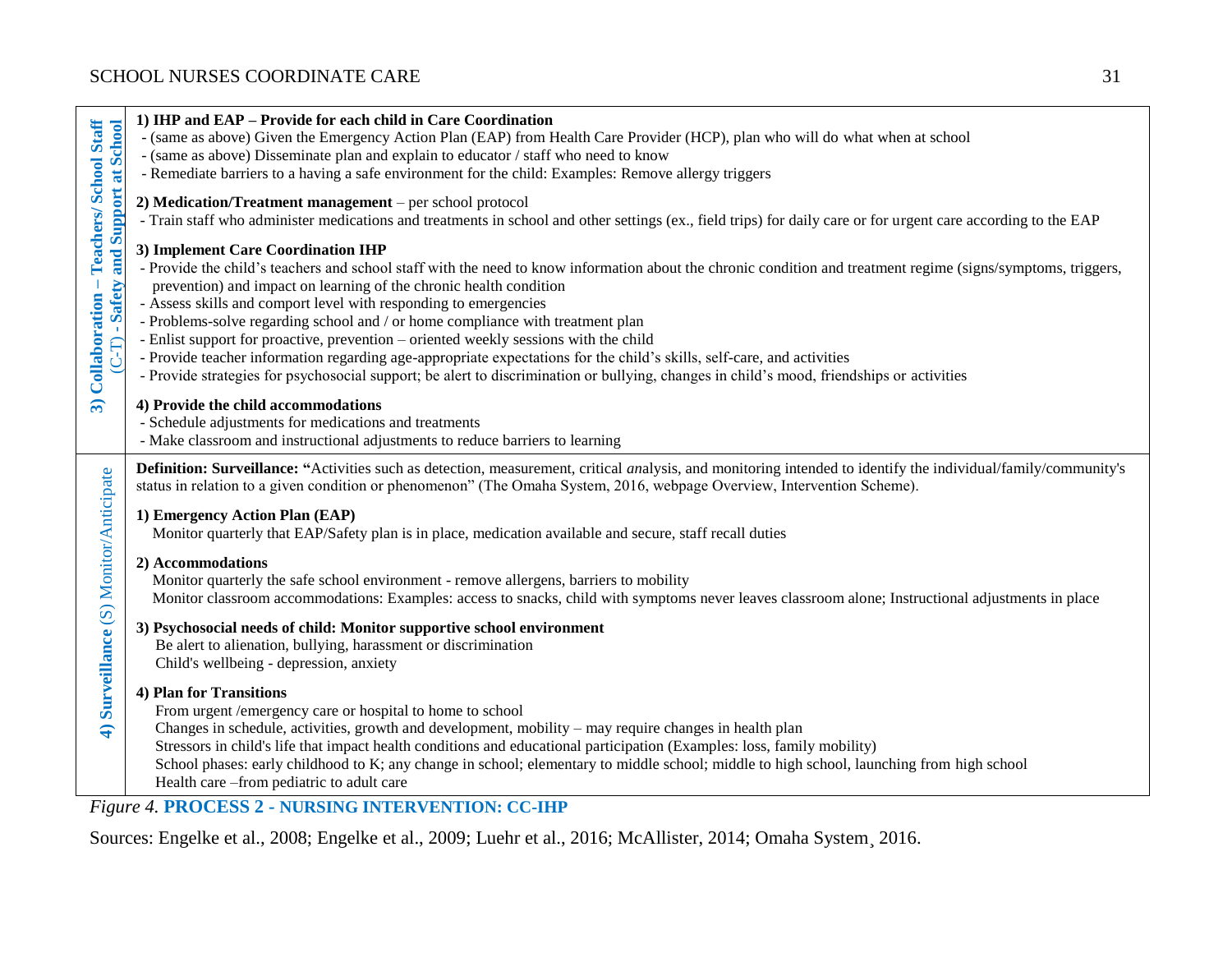| Care Coordination Individual Healthcare Plan (CC-IHP): GOALS and OUTCOMES                                                             |                                                                                                                                                                                                                                                                                                                                                                                                                                                 |                                                                                                                                                                                                                   |
|---------------------------------------------------------------------------------------------------------------------------------------|-------------------------------------------------------------------------------------------------------------------------------------------------------------------------------------------------------------------------------------------------------------------------------------------------------------------------------------------------------------------------------------------------------------------------------------------------|-------------------------------------------------------------------------------------------------------------------------------------------------------------------------------------------------------------------|
| <b>GOALS: Measure:</b><br>Met, Partially Met, Not Met                                                                                 | <b>BASELINE and RESULTS DATA: Measure:</b> Positive change, No change, Negative change                                                                                                                                                                                                                                                                                                                                                          | <b>NURSING</b><br><b>INTERVENTIONS</b>                                                                                                                                                                            |
| <b>Child/Family Goals:</b><br>represents what matters to<br>the child/parent                                                          | Child/Family outcomes - dependent on goal; examples:<br>Quality of life improves (worry decrease, stress reduced, peer friendships improve, activity or<br>participation increases, satisfaction/happiness improve)<br>Child self efficacy increases                                                                                                                                                                                            | Dependent on goal including at least<br>- Teaching, Guidance, Counseling<br>(TGS)                                                                                                                                 |
| <b>Stable Health</b><br>- symptom management<br>- self care<br>- health care coordination<br>for accurate care and<br>consistent care | <b>Health outcomes:</b><br>Child has an IHP/ECP<br>- Medication authorization and orders at school<br>- Medication/monitor equipment at school<br>- Medications /care provided accurately and consistently<br>Child reports:<br>- Symptoms (list) decrease in number and severity<br>- Medication/treatment problems decrease (example: how to use inhaler correctly)<br>- Child states ability to manage health condition improves (scale 1-5) | - Treatments and Procedures (TP)<br>- Teaching, Guidance, Counseling<br>(TGS)<br>- Collaboration<br>Health Care Provider (C-HCP)<br>Parent (C-P)<br>Teachers/School Staff (C-T)<br>- Surveillance/ Monitoring (S) |
| NOTE:<br>Select items related to the<br>child's needs                                                                                 | Child understands plan of care, participates in age-appropriate manner (example: allergies - plan of<br>meals to avoid food allergies at parties, recognize signs and symptoms of a reaction, and how to self-<br>administer medication)<br>Child demonstrates appropriate decision-making skills<br>School health office episodic visits decrease (measure in number of intervention days; there may be more<br>than one visit per day)        |                                                                                                                                                                                                                   |
|                                                                                                                                       | Parent /teacher report (scale 1-5):<br>- Child's ability to manage health condition improves<br>Clinic visits, urgent/emergency care and hospitalizations decrease<br>Child has regular health care provider<br>Child has health insurance<br>Health and health behaviors improve: Scale $1(\text{low}) - 5(\text{high})$<br>- Knowledge, - Behavior, - Status                                                                                  |                                                                                                                                                                                                                   |